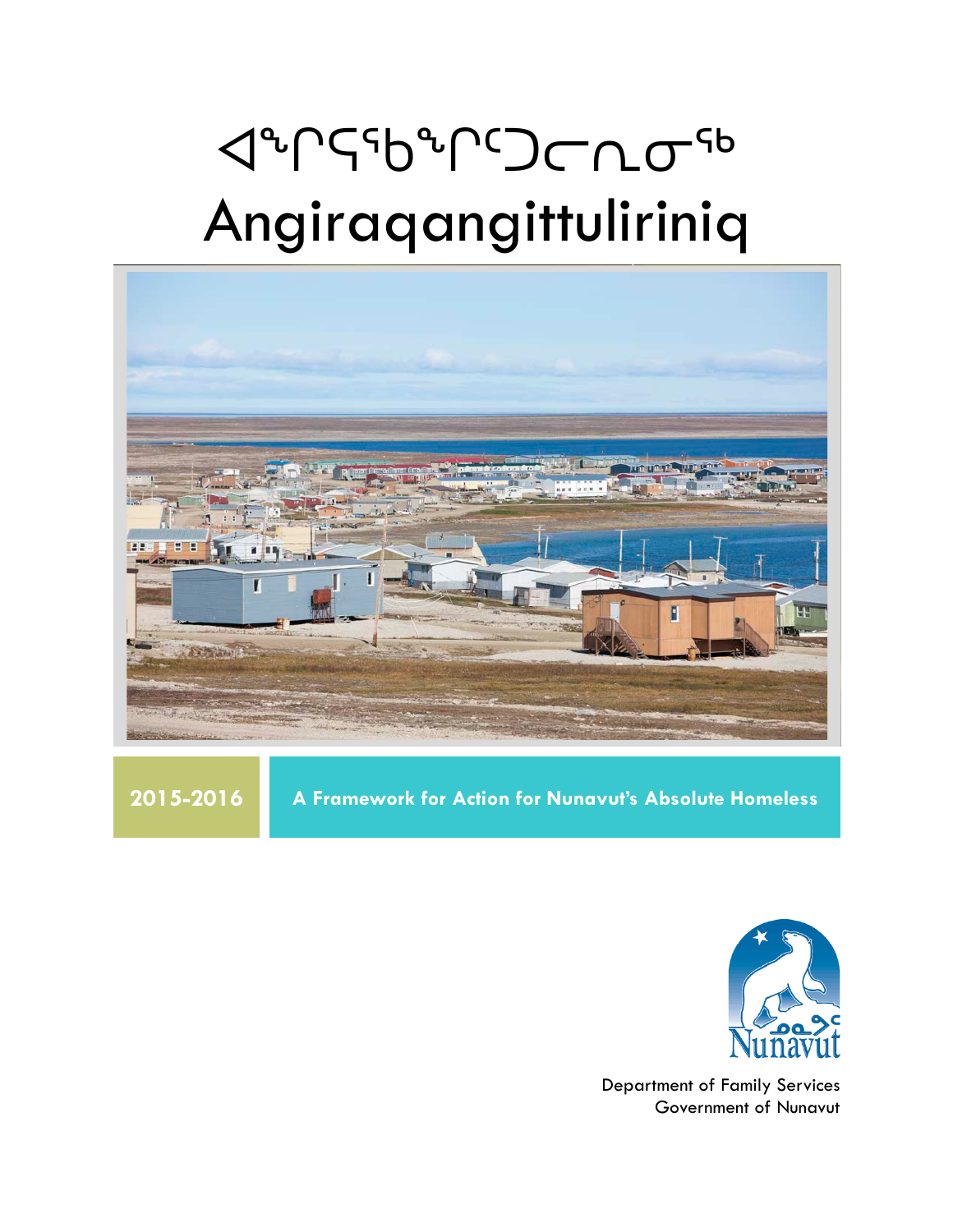# **Table of Contents**

| $\circ$ |  |  |  |
|---------|--|--|--|
| $\circ$ |  |  |  |
|         |  |  |  |
| $\circ$ |  |  |  |
| $\circ$ |  |  |  |
| $\circ$ |  |  |  |
| $\circ$ |  |  |  |
| $\circ$ |  |  |  |
|         |  |  |  |
|         |  |  |  |
| $\circ$ |  |  |  |
| $\circ$ |  |  |  |
| $\circ$ |  |  |  |
| $\circ$ |  |  |  |
| O       |  |  |  |
|         |  |  |  |
| $\circ$ |  |  |  |
| O       |  |  |  |
|         |  |  |  |
|         |  |  |  |
|         |  |  |  |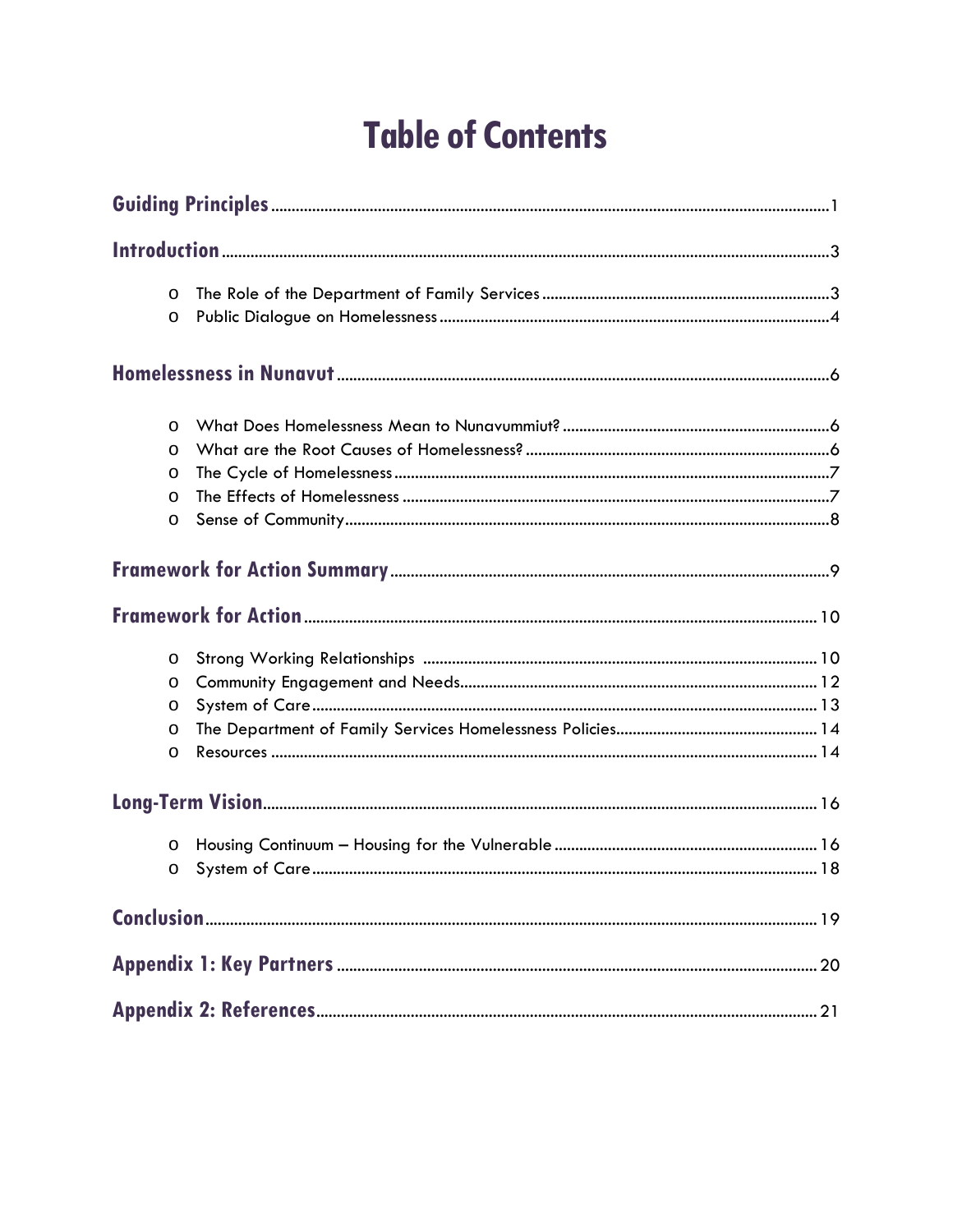# **Guiding Principles**

This Framework for Action aligns closely with Inuit Societal Values. These guiding principles are fundamental to building healthy communities rooted in Inuit culture and traditions, and the Department of Family Services has ensured that this framework incorporates these values. Below is a description of the principles most relevant to addressing homelessness and how they were taken into consideration as the framework was developed:

# **Inuuqatigiitsiarniq: Respecting others, relationships and caring for people**

This principle reminds us to be compassionate, caring and sensitive to the struggles of each person. The circumstances that lead to homelessness are complex and many factors must be considered when developing solutions. A holistic approach that speaks to the needs and challenges of each individual will provide a platform for transitioning out of homelessness and into stable housing.

# **Tunnganarniq: Fostering good spirits by being open, welcoming and inclusive**

This principle speaks to the importance of including all those who play a role in addressing homelessness, especially those who have been or who are currently homeless. Individuals with lived experience of homelessness must be involved in discussions that affect them and the Department of Family Services will work to create an inclusive environment that is safe, welcoming and respectful. Everyone's input is crucial to making informed decisions and ensuring that our efforts are aligned with the needs of those experiencing homelessness.

# **Pijitsirniq: Serving and providing for family and/or community**

Helping family and community is an important part of Inuit culture. This principle reminds us that it is our duty as a society to care for those in need, especially our most vulnerable, marginalized citizens. Every person deserves to have a home and we must make it our priority to ensure that Nunavummiut experiencing homelessness have access to safe, stable housing and any supports needed to maintain it, while providing opportunities to hone the life skills necessary to prevent further episodes of homelessness.

# **Aajiiqatigiinniq: Decision making through discussion and consensus**

Building on the idea that an inclusive process is the best way forward, this principle further emphasizes the importance of including the voices of community members, key partners, service providers, government and nongovernment representatives and individuals with lived experience of homelessness in the conversation. Informed decisions cannot be made without allowing the input of all involved to be heard and considered. Additionally, coming together to share our different perspectives and ideas will deepen our understanding of each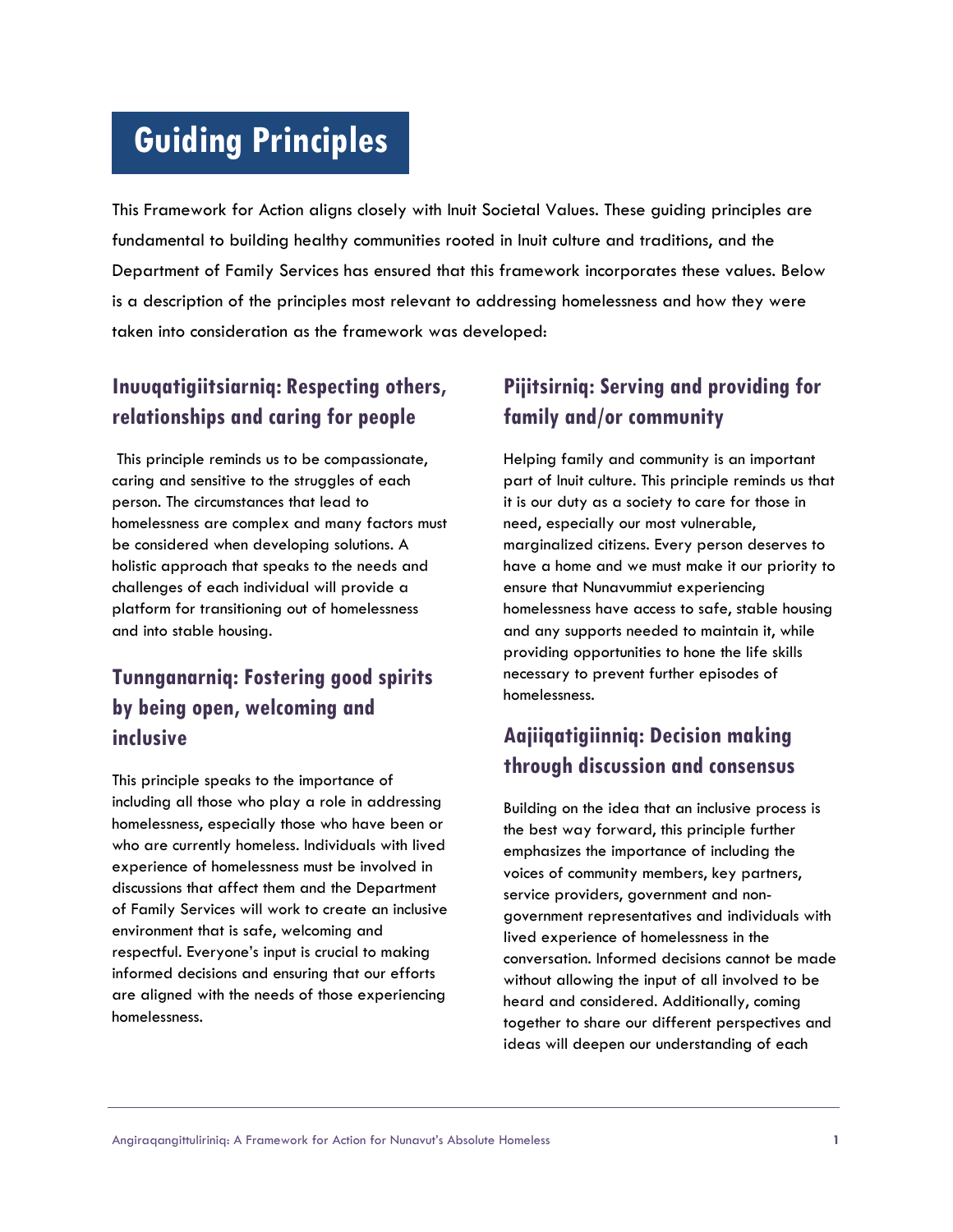other's roles in finding solutions for homelessness and the different challenges we face, as well as build and strengthen relationships among partners to foster new ways of thinking and working together.

# **Piliriqatigiinniq/ Ikajuqtigiinniq: Working together for a common cause**

Strong working relationships will be a key factor in reducing homelessness. While many organizations play very different roles in addressing homelessness, it is important to remember that all are working towards the same goal. Good communication and structured ways of working together will help us to remain centered around this purpose. It is the Department of Family Services' priority over the next year to establish a foundation where all partners including government, Inuit organizations, non-profit organizations,

community representatives, service providers, front line workers and individuals with lived experience of homelessness are engaged and included in the collective effort to address homelessness.

# **Qanuqtuurniq: Being innovative and resourceful**

Addressing homelessness in Nunavut will require innovation and resourcefulness among all involved. The Department of Family Services will work to identify and make the best possible use of existing government and community assets. With our partners, we will discuss possibilities, welcome new ideas, and develop creative solutions while continuously exploring ways to obtain additional funds and resources. We will also look to success stories from similar jurisdictions to see what could be adapted and applied to Nunavut.

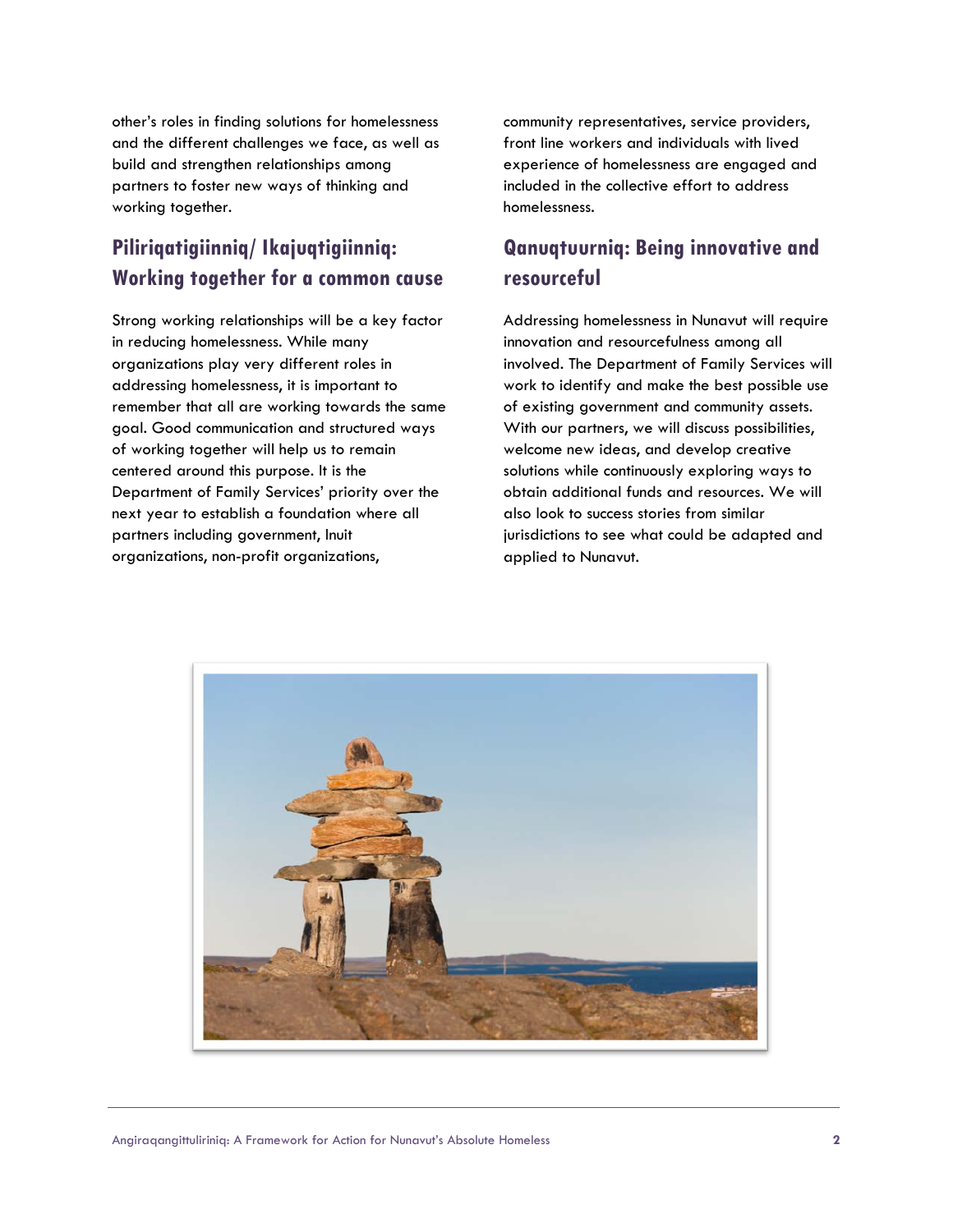# **Introduction**

Homelessness in Nunavut is a widespread issue affecting the lives of many people across the territory. There are individuals and families within our communities who are without a safe place to sleep, who lack stability and security and who struggle from day to day just to survive. The limited number of emergency shelters and access to services designed to assist homeless Nunavummiut means that many individuals are taken in by friends or family, resulting in overcrowded homes. Others have no place to go and are forced to seek shelter in places not meant to be housing and to endure the extreme climate and harsh conditions of our environment.

Homelessness is a complex issue, often compounded by factors such as mental illness, addiction, family violence, or loss of employment. A coordinated system of care consisting of a range of support services is needed to assist homeless Nunavummiut as they work towards transitioning into stable housing. Currently, accessing and navigating the existing network of services is difficult.

Additionally, the absence of a complete range of housing options prevents some individuals from accessing the housing best suited to their needs. There is no transitional housing, which serves as a bridge between emergency shelters and stable housing, and a lack of supportive housing, which meets the needs of those who are unable to live independently. Furthermore, the shortage of affordable, suitable housing options makes it difficult for many individuals to find stable housing, leaving them trapped in the state of homelessness.

## **The Role of the Department of Family Services**

The role of the Department of Family Services with respect to homelessness is centred on supporting solutions for Nunavummiut experiencing absolute homelessness and those at risk of absolute homelessness.

**Absolute homelessness** occurs when an individual is without housing of any kind, and includes people staying in emergency shelters and those with no choice but to sleep in places not meant to be permanent, year-long housing such as abandoned houses, tents, sheds, or even outdoors<sup>1</sup>.

This differs from **hidden homelessness**, also known as "couch surfing", where an individual does not have a usual home. The hidden homeless include people staying with family or friends and those who remain in correctional facilities or medical institutions longer than necessary, or endure unhealthy relationships because they are without housing arrangements. Without stable housing, the hidden homeless are at constant risk of absolute homelessness. Nunavut's lack of diverse housing is being addressed through the Government of Nunavut's forthcoming *Blueprint for Action on Housing*, coordinated by the Nunavut Housing Corporation.

In guiding the implementation of this Framework for Action, the Department of Family Services' work will be focused on emergency homeless shelters, transitional housing and the coordination of homelessness services.

 $\overline{a}$ 

<span id="page-4-0"></span> $1$  Not including individuals living in tents or cabins for cultural or recreational purposes.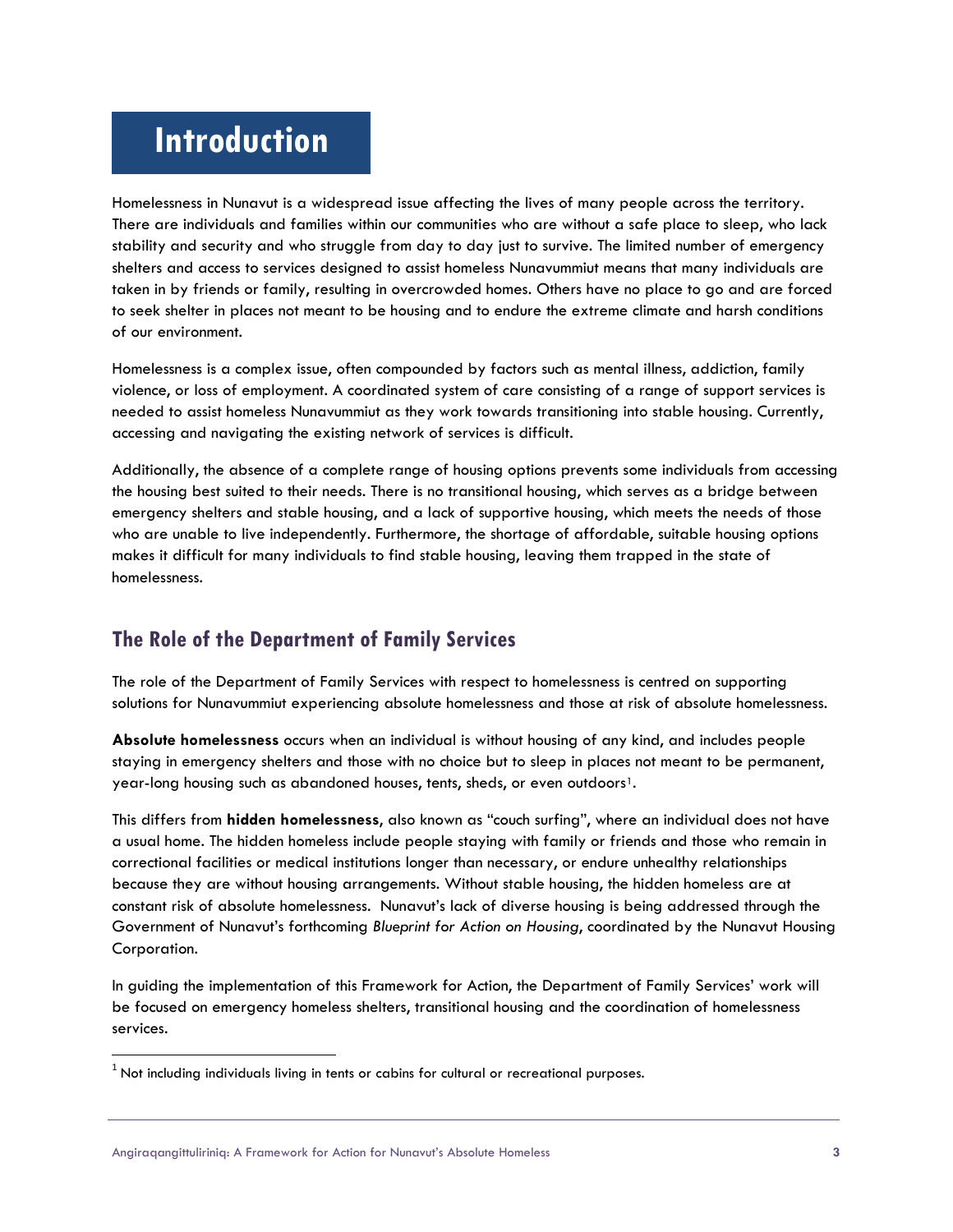This framework complements the work being done by the Nunavut Roundtable for Poverty Reduction, a forum for organizations that are committed to a shared understanding of poverty and a shared approach to poverty reduction in Nunavut. The Roundtable's shared approach to poverty reduction recognizes the need for more emergency shelters, transitional and supportive housing options, increased access to housing and better coordination of support services to meet the different needs of Nunavummiut.

Further, consistent with the performance measurement framework developed under the *Collaboration for Poverty Reduction Act* and as described in the *Makimaniq Five Year Poverty Reduction Action Plan*, we have identified indicators to measure progress in our efforts to increase access to housing that is affordable and meets Nunavut's diverse needs.

This framework will also complement solutions for Nunavummiut at-risk of homelessness currently being developed through poverty reduction, housing, mental health, addictions and family violence programming.

### **Public Dialogue on Homelessness**

Until recently, there has been no extensive public dialogue on homelessness in Nunavut. Communities are aware that this issue exists and efforts are already being made to help those in need. More engagement is needed to develop a deeper understanding of the challenges facing homeless Nunavummiut and to guide us in responding more effectively to this problem.

As a starting point towards encouraging public dialogue on how to best address homelessness, the Department of Family Services commissioned a research study to establish the scope of the problem and to bring the voices of those affected by homelessness into the conversation. The study, *Profile of Homelessness in Nunavut* (Vink, 2014) was built around the importance of an inclusive process which encourages and values the participation of communities, front-line workers and individuals with lived experience of homelessness. This unique approach provided invaluable insight into what is needed to overcome homelessness in Nunavut and the importance of community involvement.

Several methods were used to gather information for the study, including point-in-time counts of individuals experiencing absolute homelessness across Nunavut in February and March of 2014, detailed surveys of those who self-identified as homeless and discussions with key homelessness partners.

The point-in-time counts provided a sense of the scope of the problem by estimating the number of individuals experiencing absolute homelessness across the territory on one specific day.

Direct counts were conducted in Iqaluit, Rankin Inlet and Cambridge Bay in locations where homeless individuals are known to spend time, and indirect counts were conducted in the remaining communities by contacting service providers by phone and asking them to estimate how many individuals they were aware of who were without housing of any kind.

• The surveys were a mechanism to engage individuals who self-identified as homeless and provide an opportunity for them to share their experiences, including what contributed to their loss of housing, what support services they accessed, and what they felt they needed to move beyond homelessness.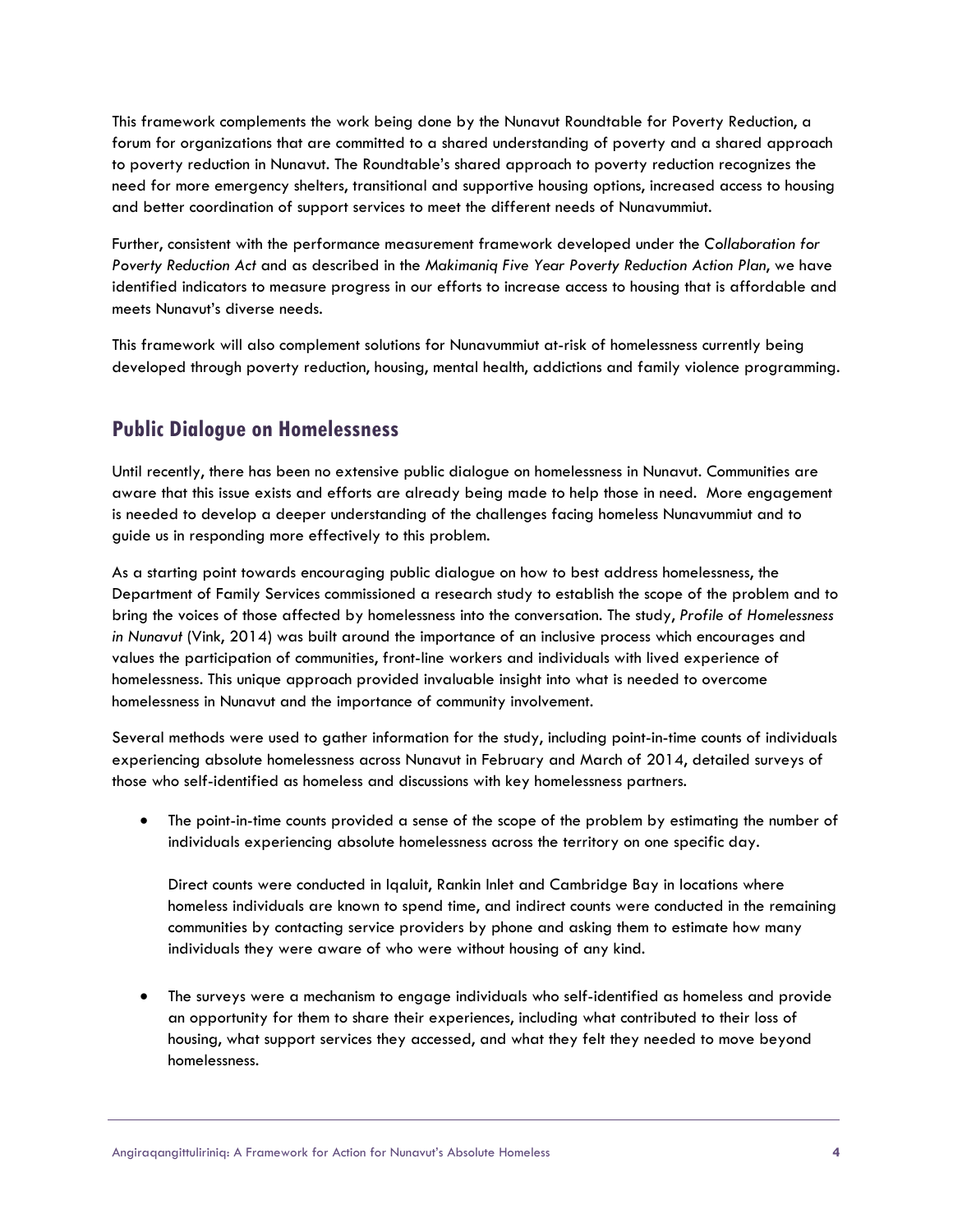Everyone had a story to tell, and while the circumstances and events that lead to homelessness are diverse and complex, the resulting experiences shared common threads: constant danger of having no safe place to sleep, feelings of frustration and despair, difficulty finding help and navigating the support services, and a sense of disconnect from family and community.

• The discussions with key homelessness partners were used to initiate a dialogue about a Nunavutspecific understanding of homelessness, discuss the challenges homeless individuals face when connecting to support services or transitioning into stable housing, and gather suggestions about what would help individuals find housing. Participants included government representatives, Inuit organizations, service providers and front-line workers from across the territory.

The information and insights obtained from the research study and subsequent community meetings have shaped the content of this framework. Homelessness agencies, key partners and individuals with lived experience of homelessness shared their thoughts on ways to lead those experiencing homelessness into a more safe, stable and self-reliant way of life.

This framework is founded on two fundamental beliefs:

- 1. In order to effectively address homelessness in Nunavut, we *must* work together. All stakeholders including government, Inuit organizations, service providers, community non-profit organizations, front line workers and individuals with lived experience of homelessness must come together to coordinate efforts and share ideas, knowledge and resources.
- 2. The best way to address homelessness is at the community level. With 25 communities spread across our vast territory, each with its own unique needs, challenges and resources, a "one size fits all" approach will not work. It is crucial to actively engage each community throughout the territory and encourage community-driven initiatives.

This Framework for Action takes a ground-up, grassroots approach by using available resources in the most effective, creative, productive ways possible. It is a living document which centres around the importance of creating new partnerships and discovering how best to work together, and will evolve as conversations continue and as new ideas emerge.

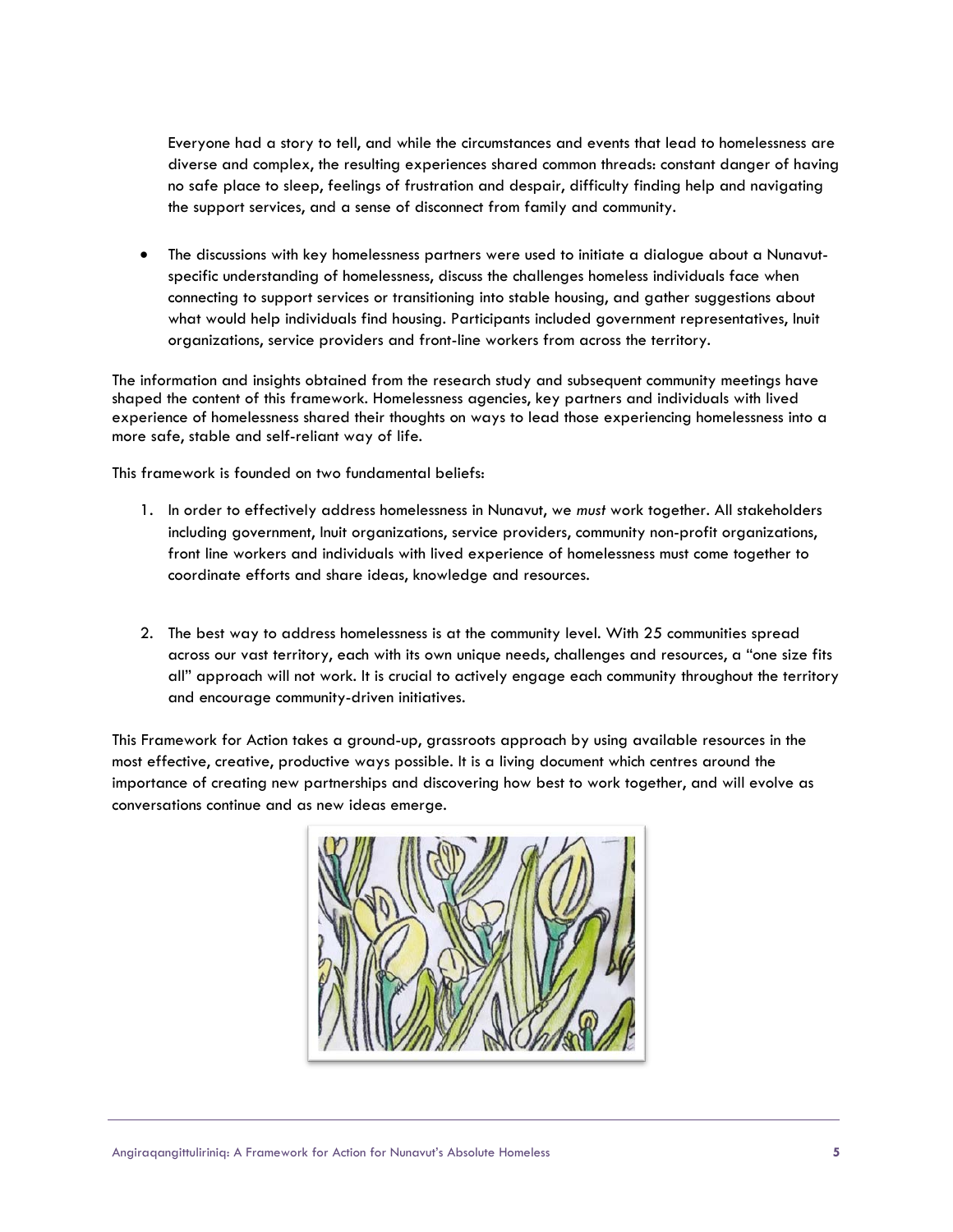# **Homelessness in Nunavut**

Homelessness can take on many forms and impacts people in different ways. It affects all types of people including individuals and families, youth, adults, elders, and those with disabilities or illnesses. The root causes of homelessness are diverse and complex, resulting in experiences that are unique for each person.

### **What Does Homelessness Mean to Nunavummiut?**

Homelessness can mean staying with family or friends in an overcrowded home, without a place to call one's own. The hidden homeless, or "couch surfers", if not relying on the kindness of family or friends, simply would not have any place to go. Homelessness can mean living outside in make-shift huts, sheds or sea cans on the outskirts of communities. Others find themselves seeking refuge in furnace rooms, cold porches, under building heating vents or, where they exist, emergency homeless shelters. Homelessness can mean having to leave a community or even the territory to find shelter or a home. For many other Nunavummiut, the daily struggle of paying rent or a mortgage and feeding their family, coupled with the high cost of living, lack of suitable employment and relationship breakdowns puts them at risk of becoming homeless.

While one person may consider themselves as homeless in a given living situation, another person may not consider themselves homeless given the same set of circumstances. For example, not everyone staying with family or friends, without a place of their own, would consider themselves homeless. Many enjoy living with and caring for extended family. For others living in the same circumstance, constantly sharing space can feel intrusive and burdensome, and they long for the security of their own place. Even benevolent homeowners providing shelter to friends and family with no other home have expressed feeling homeless in their own homes, lacking personal space and safety.

Some Nunavummiut who live outside in tents, huts or sheds may not consider themselves homeless, content to live on the land, free of shelter rules or tenant responsibilities, having no desire for conventional housing. Others have been forced to live outside due to housing arrears, lack of affordable housing options or shelter policies and do consider themselves homeless. Some who are able to access emergency shelters may stay for years and consider the shelter to be home, surrounded by staff and friends they call "family." Furthermore, there are many who would not identify as homeless because they have never known any other way of living.

### **What are the Root Causes of Homelessness?**

The circumstances and events that lead to homelessness are different for each person, and more often than not, it is a combination of factors that cause someone to lose their housing.

The *Profile of Homelessness in Nunavut* (Vink, 2014) research study conducted surveys with Nunavummiut who considered themselves to be homeless, and asked them what factors contributed to their situation.

The following table was taken from the study and lists the different issues reported by the survey respondents. While these results provide helpful insights into what causes homelessness, it is important to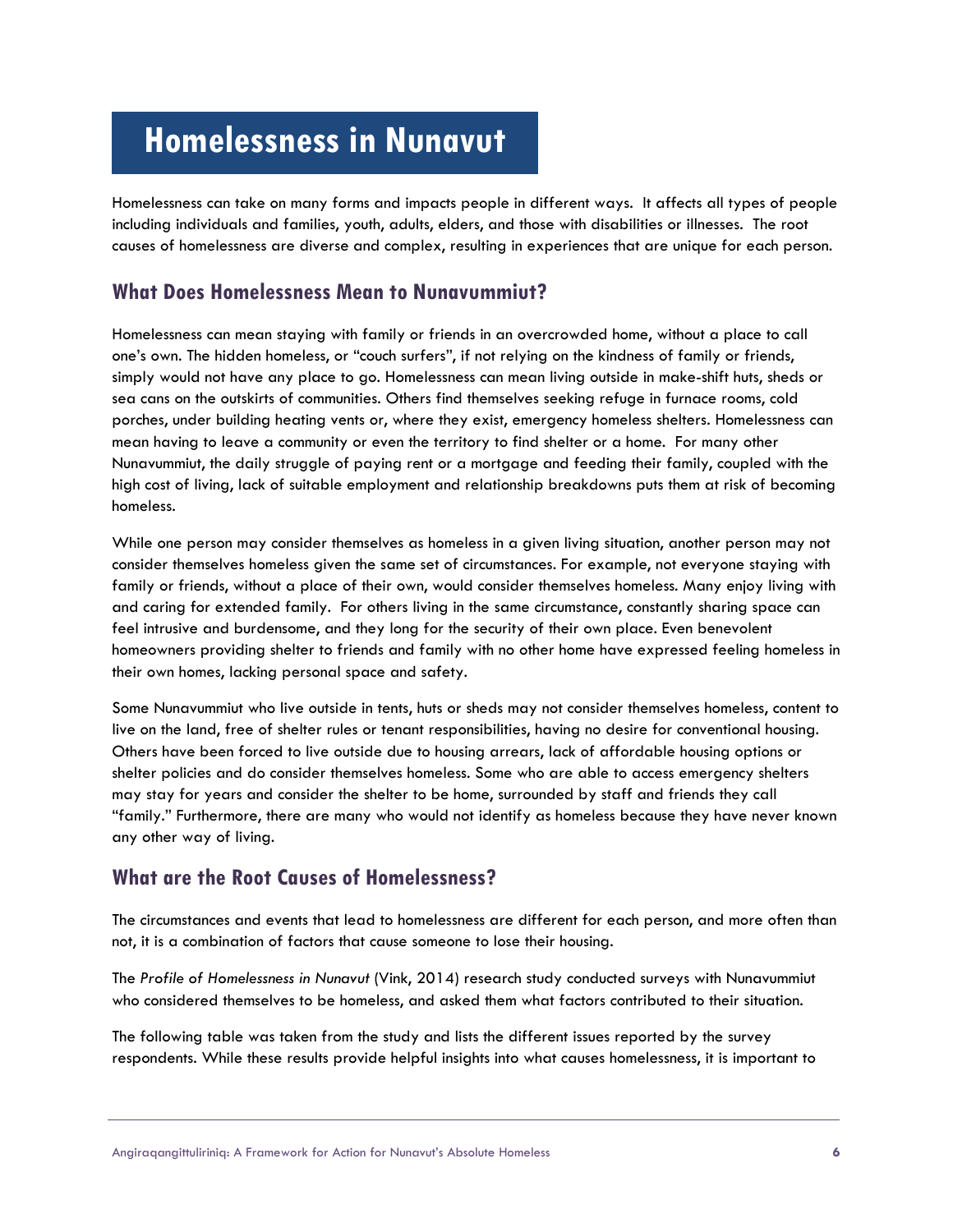keep in mind that the relatively small number of respondents may not reflect Nunavut's population as a whole.

| <b>Profile of Homelessness in Nunavut (Vink, 2014)</b><br><b>Survey Results: Factors Contributing to Homelessness</b> |                                           |  |  |
|-----------------------------------------------------------------------------------------------------------------------|-------------------------------------------|--|--|
| <b>Issue</b>                                                                                                          | <b>Percentage of Respondents Affected</b> |  |  |
| Income is not enough to afford housing                                                                                | 25%                                       |  |  |
| Family, partner or roommate forced them to move                                                                       | 25%                                       |  |  |
| Broke up with a spouse or other family change                                                                         | 23%                                       |  |  |
| Moved to a new community                                                                                              | 21%                                       |  |  |
| Hurt or threatened by someone in the home                                                                             | 20%                                       |  |  |
| Evicted                                                                                                               | 15%                                       |  |  |
| Using alcohol, using drugs or other substances                                                                        | 15%                                       |  |  |
| No income                                                                                                             | 9%                                        |  |  |
| Mental Illness/disability                                                                                             | 9%                                        |  |  |
| Income from work dropped or stopped                                                                                   | 8%                                        |  |  |
| Released from prison/jail                                                                                             | 8%                                        |  |  |
| Removed/relocated through justice/RCMP                                                                                | 5%                                        |  |  |
| Fire                                                                                                                  | 5%                                        |  |  |
| Family member or personal illness                                                                                     | 3%                                        |  |  |
| Released from a health facility                                                                                       | 3%                                        |  |  |
| Income Assistance dropped or stopped                                                                                  | 2%                                        |  |  |
| Left employer that provided housing                                                                                   | 2%                                        |  |  |
| Released from a mental health facility                                                                                | $1\%$                                     |  |  |

## **The Cycle of Homelessness**

For some, homelessness is a temporary crisis that each person and each family tries to move out of as quickly as possible. For others, it has become a long-term struggle. For others still, it is a reoccurring cycle that can last for years at a time, or even a lifetime. A person who has been couch surfing, house-sitting or moving from community to community may suddenly find themselves without a place to stay, wandering the streets in search of refuge. A family staying in an emergency shelter may leave to stay with family or friends, only to return to the shelter because they feel they are burdening an already overcrowded home or have outstayed their welcome. Others who are fortunate enough to find stable housing may be vulnerable to homelessness for reasons such as low or unstable income, housing arrears, tenant damages and abusive relationships, and soon find themselves homeless again.

# **The Effects of Homelessness**

No matter how the experience of homelessness manifests itself, it is important to recognize that it is much more than simply being without housing. Homelessness affects every aspect of one's life: one's sense of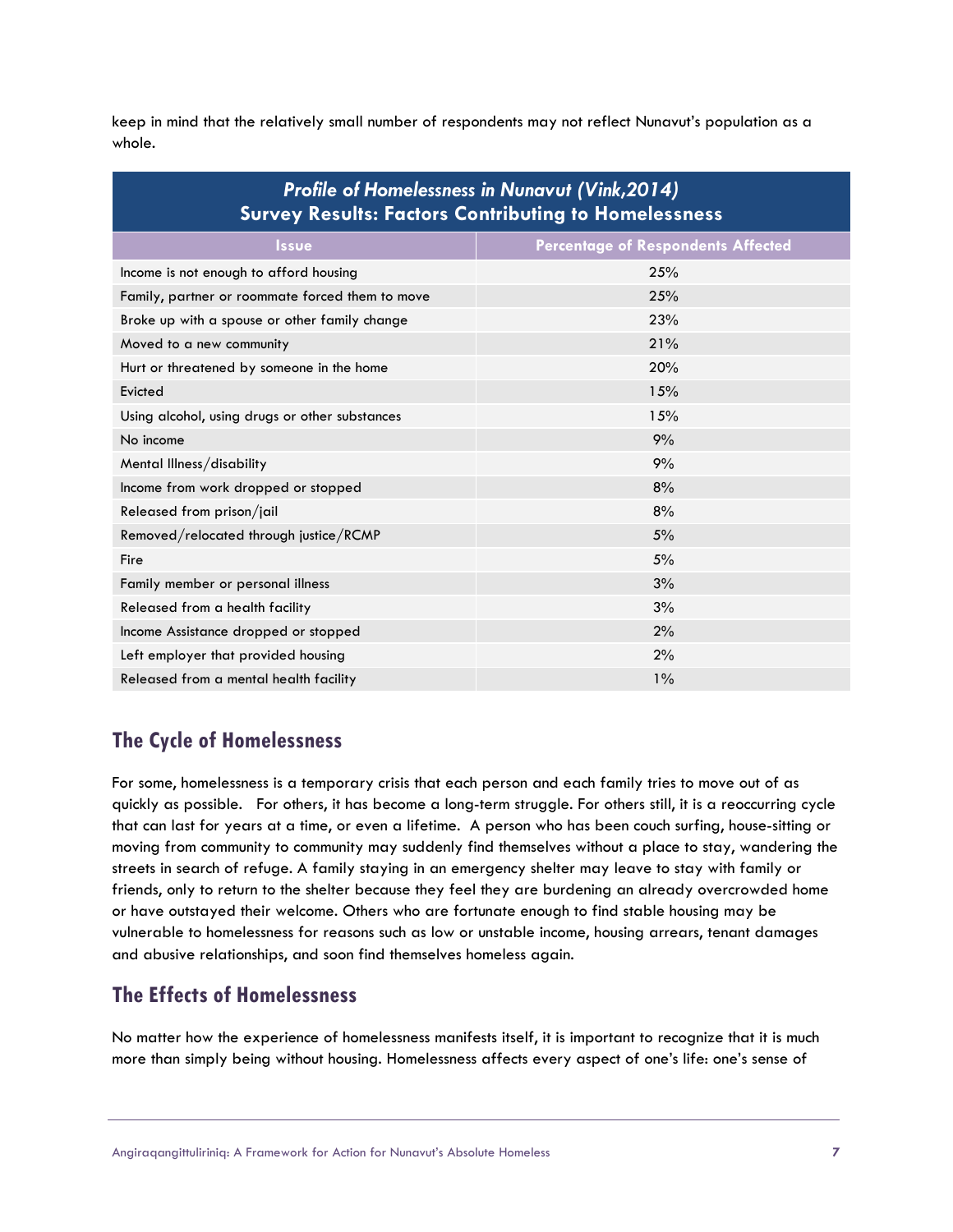self-worth, the ability to sustain personal relationships, to hold a job, and offers little room to think about or take advantage of opportunities to better one's circumstances. Without housing stability and security, meeting basic needs is a daily struggle.

This struggle is sometimes compounded by a disconnect from culture, home community or even the territory. The lack of comfort, support and familiarity that come with one's connection to culture and community can result in feelings of loneliness and despair, along with a loss of motivation or ability to work towards overcoming homelessness.

Homelessness is felt by the community and territory as a whole. Many homes are overcrowded, a stressor that has resulted in an increase in violence, substance abuse, conflict, and suicide.

## **Sense of Community**

Nunavummiut have a unique and strong sense of community and collectively carry the burden of what it means to be homeless in Nunavut.

Together, Nunavummiut care for the most vulnerable citizens, including those without a home. In the absence of shelter and support services, it is not uncommon for families and entire communities to take people in or raise money to send a homeless individual or family to another community or even outside of the territory, where services can be accessed.

If not for the humanity of friends, family, neighbours and communities, homelessness in Nunavut would be much more acute. Compassion for others means that Nunavummiut will not see someone suffer in the cold, will take in those who have been abandoned, and at times share limited resources to help others.

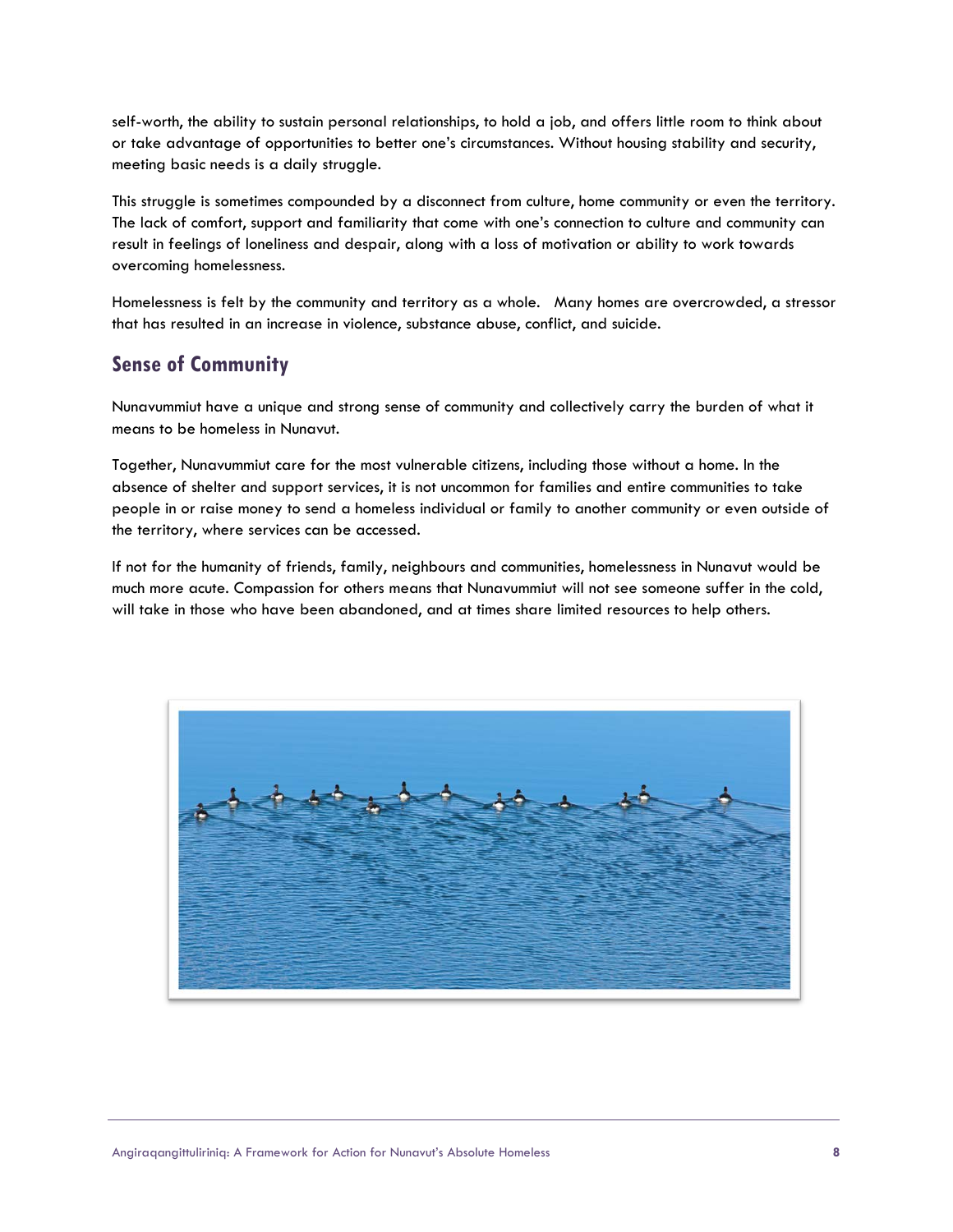# **Framework for Action Summary**

This Framework for Action is based on ideas and priorities brought forward by key partners through community-led discussions and detailed surveys of individuals experiencing homelessness. It is centred on the principle of working together through an inclusive process that solicits and incorporates the input of all those affected by homelessness, especially that of communities and Nunavummiut with lived experience of homelessness.

The Framework for Action is a short-term framework consisting of actions to be carried out in the upcoming year, led by the Department of Family Services. Family Services will work to improve coordination among key partners, create a clear picture of each community's needs, remove barriers preventing homeless individuals from accessing support services, update policies to better support homelessness initiatives and identify ways to increase resources.

Family Services will also work to engage homelessness partners and stakeholders across Nunavut to participate in the development of a long-term plan. It is our vision that these short-term actions will establish the foundation needed to create a long-term plan together.

- 1. **Strong Working Relationships:** Coordinate efforts among key homelessness partners to improve the effectiveness, delivery and accessibility of supports and services. This will include better coordinating programs and services provided by the Department of Family Services, to address community needs, engaging individuals with lived experience of homelessness, and strengthening the partnership between the Department of Family Services and other Government of Nunavut Departments, notably the Nunavut Housing Corporation, Justice and Health.
- 2. **Community Engagement and Needs:** Engage communities across the territory to establish an understanding of what resources are required to address the needs of each community. This will guide us in using our limited resources to achieve the greatest impact possible.
- 3. **System of Care:** Decrease barriers preventing individuals experiencing homelessness and those at risk from accessing the support services they need. This will be achieved by raising awareness of existing services and improving coordination and delivery of services at the community, regional and territorial levels.
- 4. **Policy:** Update Department of Family Services policies to better support shelter operations and homelessness initiatives.
- 5. **Resources:** Identify ways to increase resources at the community, regional and territorial levels in order to support the development of new shelter and support services, programs, and transitional housing in Nunavut.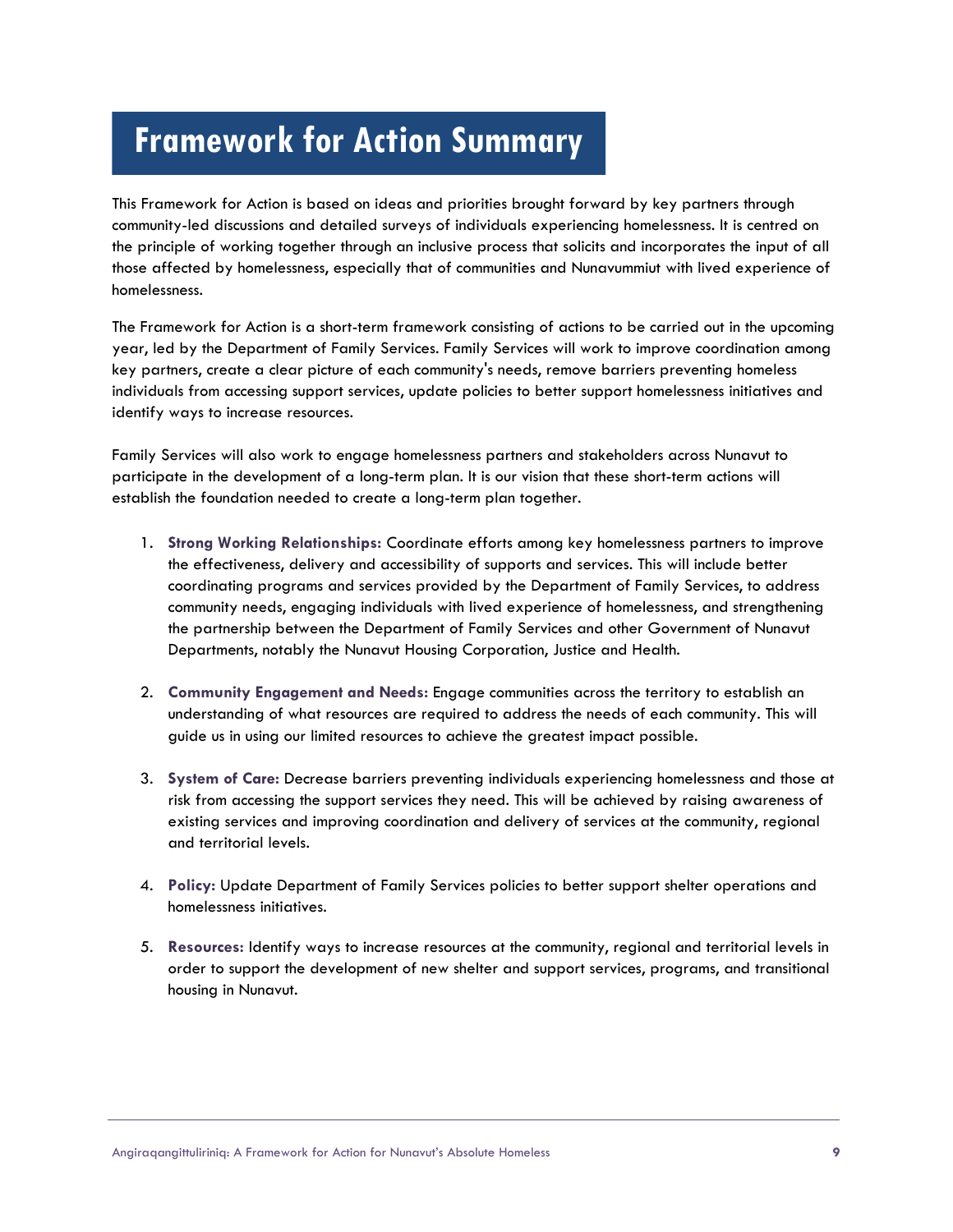# **Framework for Action**

# **1. Strong Working Relationships**

Working together effectively is essential in order to support solutions for absolute homelessness and those at risk of absolute homelessness successfully. No one organization can accomplish this alone.

Understanding and sharing this responsibility is the first step in creating a more coordinated response. Collaboration will save time, energy and resources, and most importantly, contribute to healing the wound that continued experiences of homelessness have created.

In an environment where each of the 25 communities is isolated from one another, working better together can be challenging, but is essential. All involved must commit to creating a space that is welcoming and inclusive; a space where new relationships and creative solutions can be forged.

The following actions have been identified as ways to better coordinate efforts among key homelessness partners in order to improve the effectiveness, delivery and accessibility of supports and services.

#### **(I) Coordinated Response: Department of Family Services, Government of Nunavut**

The Government of Nunavut's Department of Family Services consists of several divisions whose policies and programs impact efforts to address homelessness in different ways: Poverty Reduction, Child and Family Services, Career Development and Income Assistance. Better connecting the roles that each of the divisions play in the homelessness system of care will help to coordinate and strengthen support services and ultimately have a greater positive impact on homeless Nunavummiut. We will also review policies and programs related to homelessness to improve their effectiveness and streamline their delivery.

#### **(II) Engage individuals with lived experience of homelessness**

The input of individuals with lived experience of homelessness is essential to developing solutions for homelessness and for those at risk. Those who have faced this harsh reality understand better than anyone what it means to be without a home and all of the struggles and challenges surrounding it. Good decisions cannot be made without their involvement.

This engagement must be undertaken in ways that are comfortable, safe and supportive. To ensure the participation of individuals who have or who are experiencing homelessness in Nunavut, the Department of Family Services will:

- Contact shelters and other places where individuals experiencing homelessness are known to spend time and emphasize the value of their input in our efforts to address homelessness
- Invite individuals with lived experience of homelessness to participate in:
	- o Community Action Groups
	- o Focus groups and research opportunities
	- o One-on-one discussions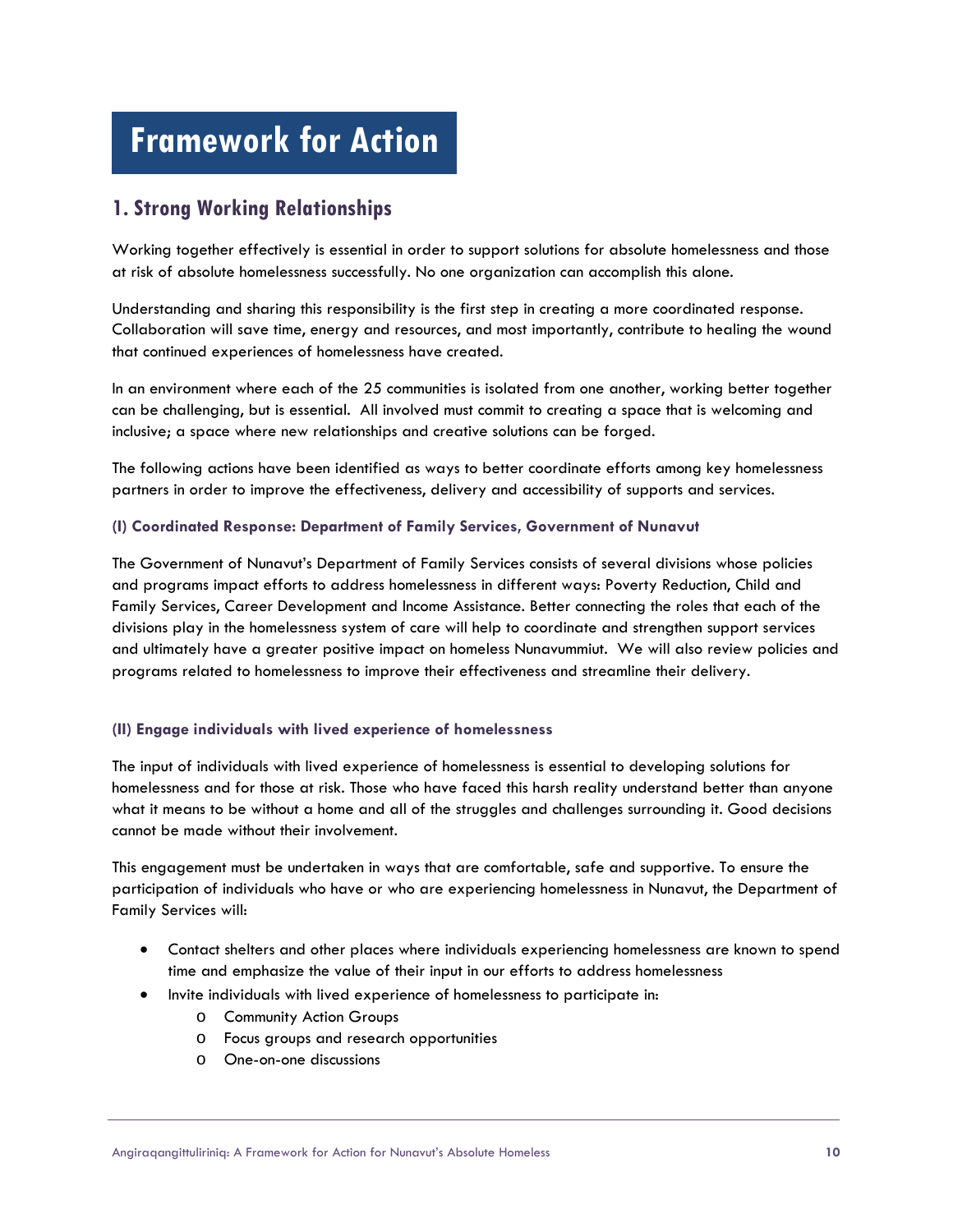- Reduce barriers to participation by offering supports such as transportation or taxi vouchers
- Offer incentives to get involved such as honoraria and gift certificates
- Provide opportunities for one-time or ongoing participation

#### **(III) Strengthen the Department of Family Services' partnership with the Nunavut Housing Corporation**

The Nunavut Housing Corporation plays a vital role in the creation, coordination and administration of affordable housing and housing programs across the territory. It is the Corporation's mission to provide homes to all Nunavummiut which promote a healthy, secure, independent and dignified lifestyle.

There is an obvious connection between solutions to homelessness and the broader housing work of the Nunavut Housing Corporation.

Through this Framework for Action, the Department of Family Services and the Nunavut Housing Corporation will ensure our collective response to homelessness in Nunavut is comprehensive, coordinated and viable.

The Department of Family Services will work with the Nunavut Housing Corporation to:

- Continue to share information and resources, particular to:
	- o Identifying potential units that could serve as emergency shelter or transitional housing solutions
	- o Advocating for the housing needs of Nunavummiut who are absolute homeless or at risk of absolute homelessness
- Identify solutions to support absolute homeless Nunavummiut transition into permanent, independent housing
- Coordinate the development and implementation of policies and strategies, inclusive of the forthcoming *Blueprint for Action on Housing*, that will effectively and holistically respond to the housing and housing support needs of those experiencing absolute homelessness

#### **(IV) Strengthen the Department of Family Services' partnership with Health and Justice**

The Departments of Health and Justice play vital roles in the delivery of services that help address some of the root causes of absolute homelessness as well addressing its effects. Through this Framework for Action, the Department of Family Services will work with Health and Justice to determine ways to better reach individuals experiencing absolute homelessness through existing services and to identify gaps where there is a need to create new programs.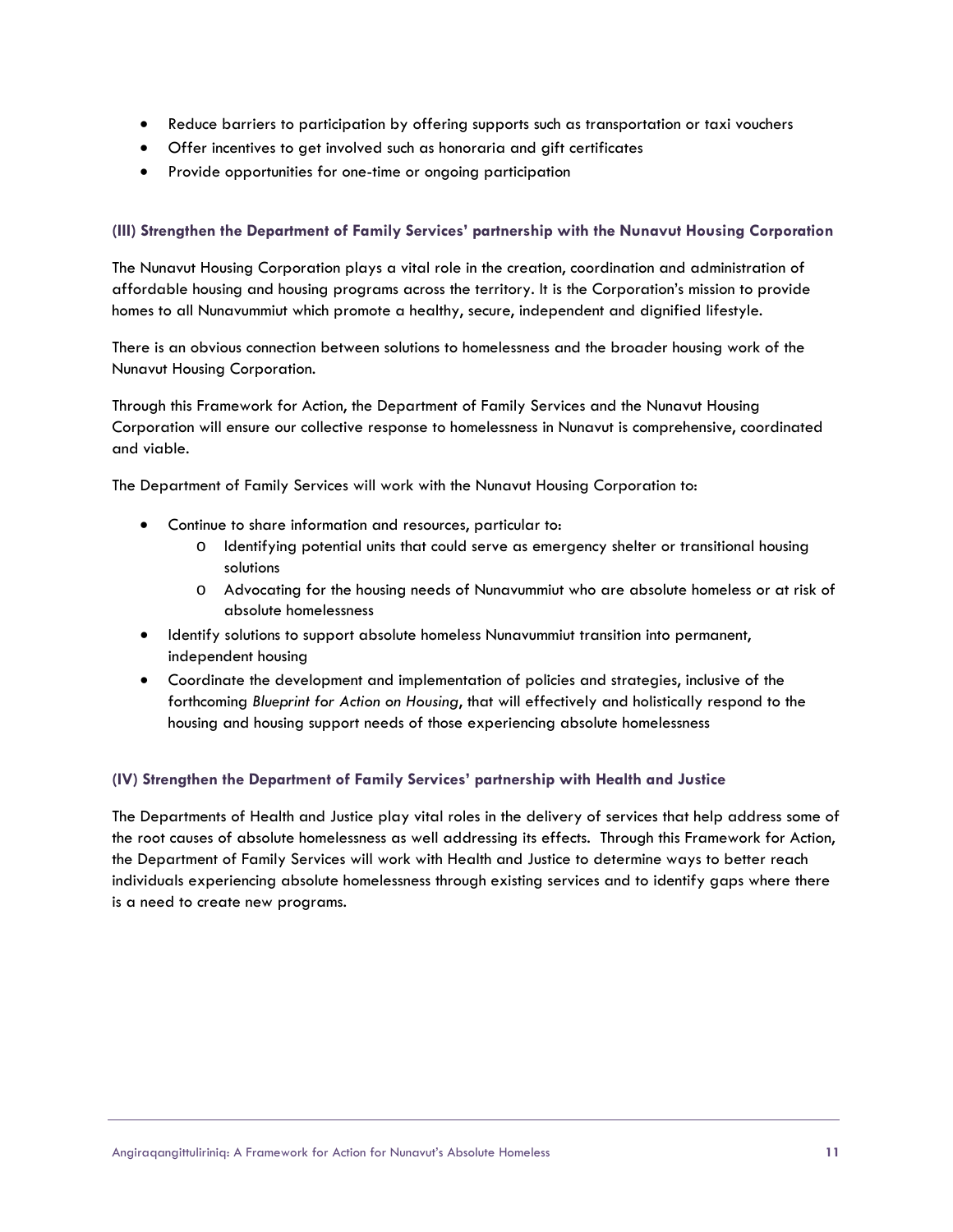## **2. Community Engagement and Needs**

Throughout the research process for the *Profile of Homelessness in* Nunavut (Vink, 2014) study, visits were made to Nunavut's three regional centres: Iqaluit, Rankin Inlet and Cambridge Bay. Due to time and financial constraints it was not possible to visit the remaining 22 communities. Instead, community partners and service providers were contacted by phone and asked about the extent of absolute homelessness in their communities. However, conversations were limited and there is still much to learn about the various needs and priorities of each community.

As an immediate step towards engaging our partners in developing community-based solutions, the Department of Family Services will lead targeted discussions to determine each community's needs and priorities.

Through the Department's community engagement, we will:

- Establish key homelessness contacts in each community
- Identify needs, priorities, resources and commitments at the community level in order to develop and implement homelessness solutions
- Identify areas where more research is required to understand and respond effectively to homelessness
- Facilitate information-sharing with community partners locally and Nunavut wide
- Prepare reports that discuss the state of homelessness in each community and identifies the community's needs, concerns and accomplishments
- Discuss the concept of Housing First<sup>[2](#page-13-0)</sup> and explore the possibility of adapting it to Nunavut communities

We will also seek to build an understanding in each community of the socio-demographic characteristics of Nunavummiut experiencing absolute homelessness and those most at risk. This will help to determine the types of housing and supports needed to promote successful, independent living.

Taken together, this information will help to establish an understanding of the needs of each community and resources required to address them. This information will guide us in using our limited resources to achieve the greatest possible impact.

l

<span id="page-13-0"></span><sup>&</sup>lt;sup>2</sup> Housing First is an evidence-based approach where housing is provided to individuals experiencing homelessness along with supports to address addiction or mental health issues, and housing is not contingent on sobriety or treatment. Employment and Social Development Canada, Housing First website accessed at

http://www.esdc.gc.ca/eng/communities/homelessness/housing\_first.index.shtml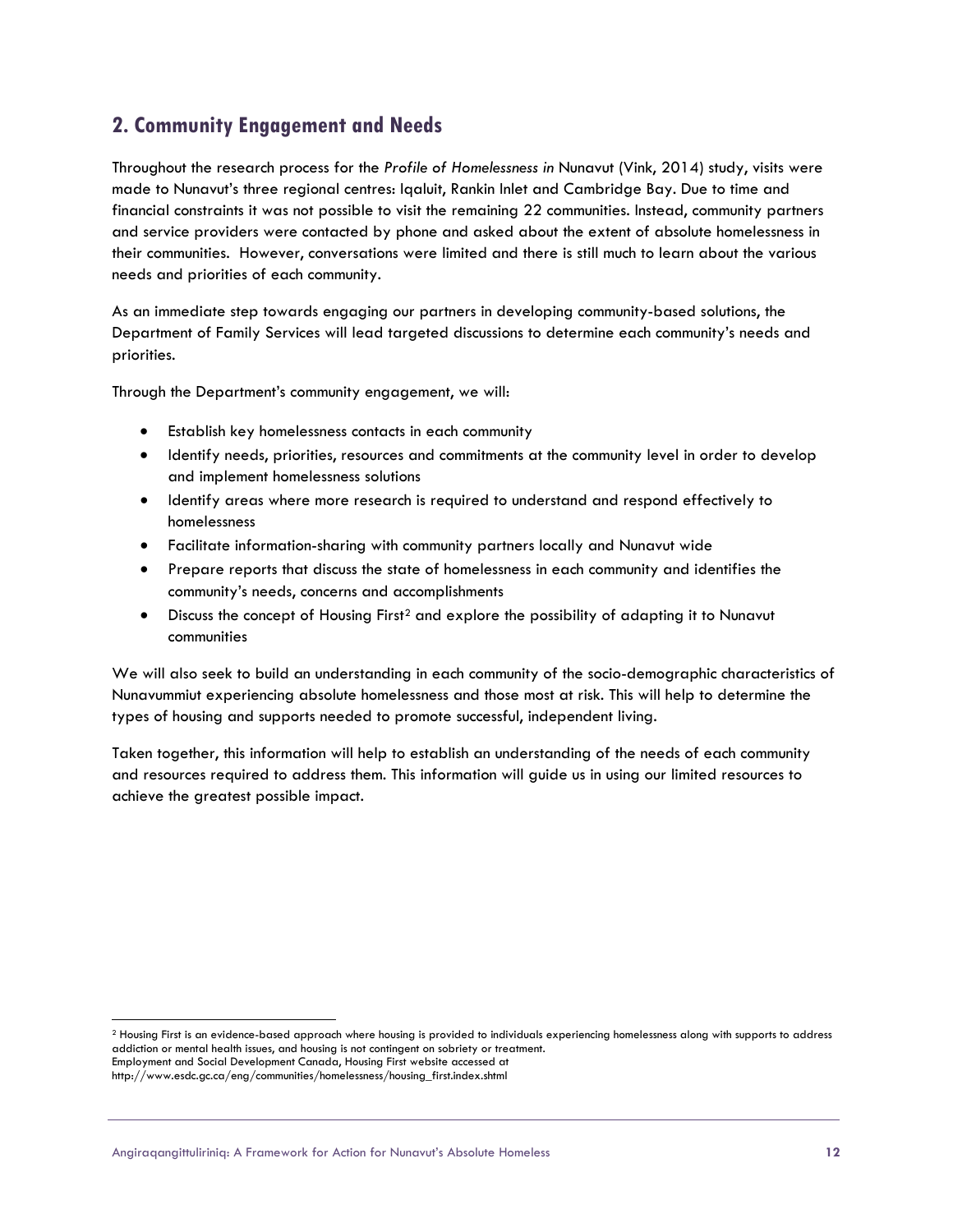### **3. System of Care**

Support services play a critical role in the prevention, reduction and reoccurrence of homelessness and together form the system of care. The range of support services offered to individuals experiencing homelessness and those most at-risk is broad and varies in communities across Nunavut. These include:

| <b>Counselling</b>                                                                                                                                                                                                                                                                                   | <b>Cultural</b>                                                                                                                                                                                                                                    |
|------------------------------------------------------------------------------------------------------------------------------------------------------------------------------------------------------------------------------------------------------------------------------------------------------|----------------------------------------------------------------------------------------------------------------------------------------------------------------------------------------------------------------------------------------------------|
| Alcohol and drug<br>Addictions<br>Mental health<br>Grief and loss<br>Trauma recovery                                                                                                                                                                                                                 | Workshops that support kamiq and amautiq<br>$\bullet$<br>making, sewing, carving<br>On the land healing retreats<br>Access to traditional foods<br>Access to Elder's Circles                                                                       |
| <b>Health</b>                                                                                                                                                                                                                                                                                        | <b>Financial</b>                                                                                                                                                                                                                                   |
| Health education: nutrition, meal planning<br>$\bullet$<br>Medication administration and stabilization<br>Monthly health check-ups with on-site doctors<br>Referrals to counseling, medical, legal and<br>other health services in and out of territory<br>Wellness workshops<br>Outpatient services | Income Assistance<br>Financial literacy and management<br>Community fundraising for emergency travel                                                                                                                                               |
| <b>Housing</b>                                                                                                                                                                                                                                                                                       | <b>Other</b>                                                                                                                                                                                                                                       |
| Referrals to housing support<br>Assistance with accessing housing (arrears<br>payment, wait list application)<br>Building relationships with the private sector                                                                                                                                      | Walk-in day programming and services<br>$\bullet$<br>(laundry services, bathing)<br>Food and clothing banks<br>$\bullet$<br><b>Employment readiness programs</b><br>Life skills training<br>Community outreach<br>Parenting programs<br>Child care |

These support services are delivered by the federal, territorial, and municipal governments as well as Inuit organizations and community non-profit organizations. Service delivery and accessibility varies, sometimes making it difficult for individuals to access. Navigating this system of care can be confusing and overwhelming, and can deter individuals from pursuing supports that could help them in their time of need.

The following actions have been identified as ways to decrease barriers that prevent individuals experiencing homelessness and those at risk from accessing the supports they need through better coordination and improved delivery of these services in communities, regionally and territory-wide. Further, these actions will help to strengthen the capacity of communities and their response to individuals and families who find themselves homeless. The Department of Family Services will work to: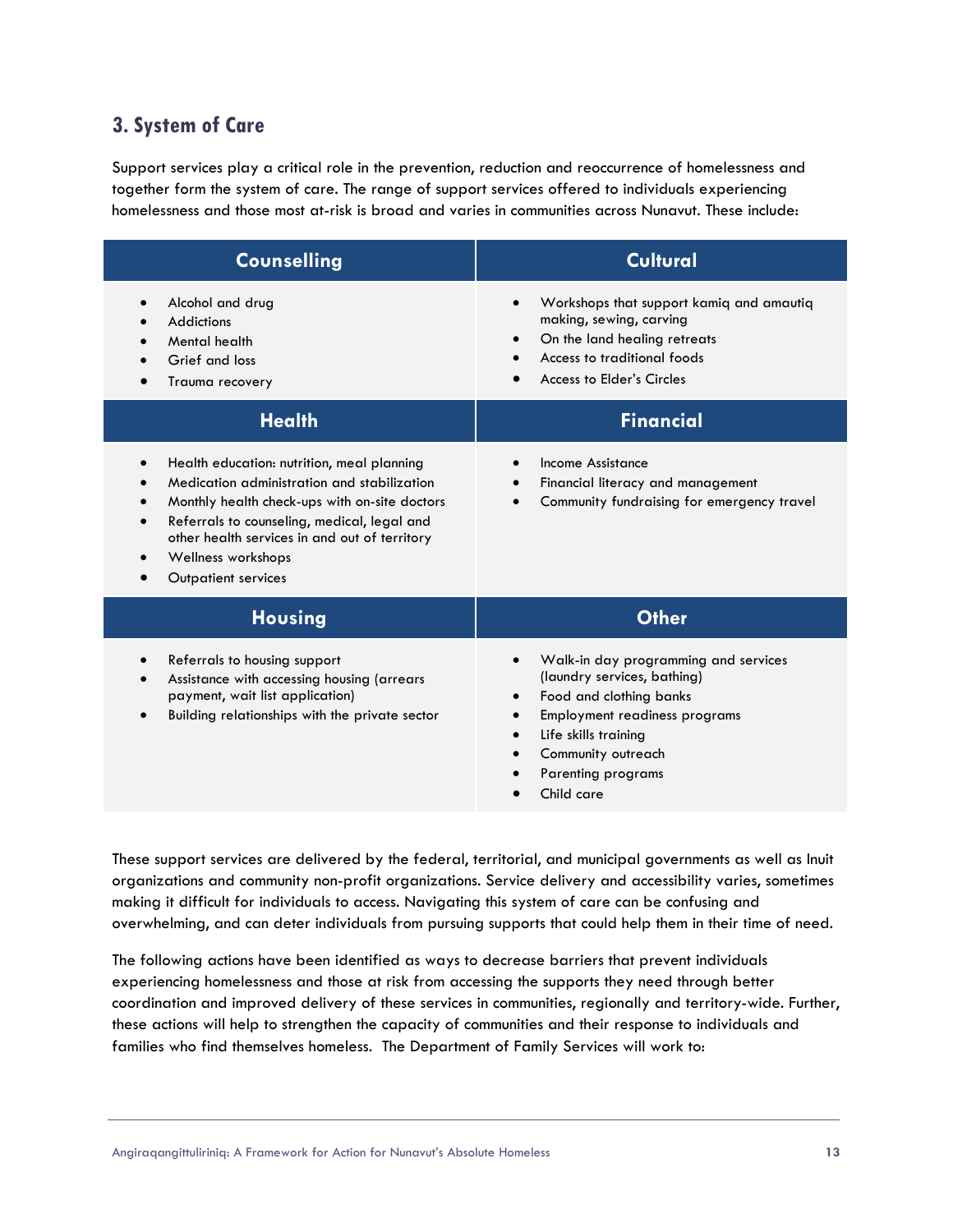- Identify current shelter and support services throughout Nunavut to determine whether gaps or duplication of effort exist in the system of care
- Increase information sharing among shelters, service providers and homeless individuals to address knowledge gaps that exist in the system of care
- Raise awareness of existing shelter and support services through community gatherings, local radio announcements, social media, posters, and pamphlets
- Create a shelter and service pocketbook resource that clearly identifies all homeless shelter and support services and a statement of the types of services that each organization provides
- Create a toolkit consisting of clear, step-by-step homeless response guidelines to be followed by community service providers locally and Nunavut wide in order to prevent homeless individuals and those at risk from suffering unintended disruptions or gaps in service provision
- Support homelessness initiatives focused on prevention and helping individuals experiencing homelessness move towards permanent, stable housing.

### **4. The Department of Family Services Homelessness Policies**

Revisions to the Department of Family Services policies related to homelessness are underway to determine how they can better support the operations of shelters and homelessness initiatives. The Department will work with our partners to ensure that the policies will have a more positive impact on individuals experiencing homelessness, communities and non-profit organizations working to help the homeless.

### **5. Resources**

Communities are making the best use of what resources they have, and it is vital that we support them and continue to explore ways to obtain more resources for the various community-based organizations whose work directly impacts all those who are homeless and most at-risk.

In order to make progress towards reducing absolute homelessness, an increase in financial and human resources is needed to support the development of new shelters and transitional housing and support services, programs, and transitional housing in Nunavut. Currently, funding is limited and cannot support additional homelessness initiatives outside of existing solutions. Increasing knowledge and accessibility around available homelessness funding streams will allow non-profit community-based organizations to enhance or develop better services for homeless Nunavummiut.

The Department of Family Services will undertake the following efforts to increase resources at the community, regional and territorial levels:

- Advocate for funding to establish transitional housing
- Collaborate with other Government of Nunavut departments to explore ways to obtain more federal and non-government resources to strengthen community or regionally-based solutions to homelessness
- With government and non-government organizations, identify the costs and benefits of investing in housing and support services for those experiencing absolute homelessness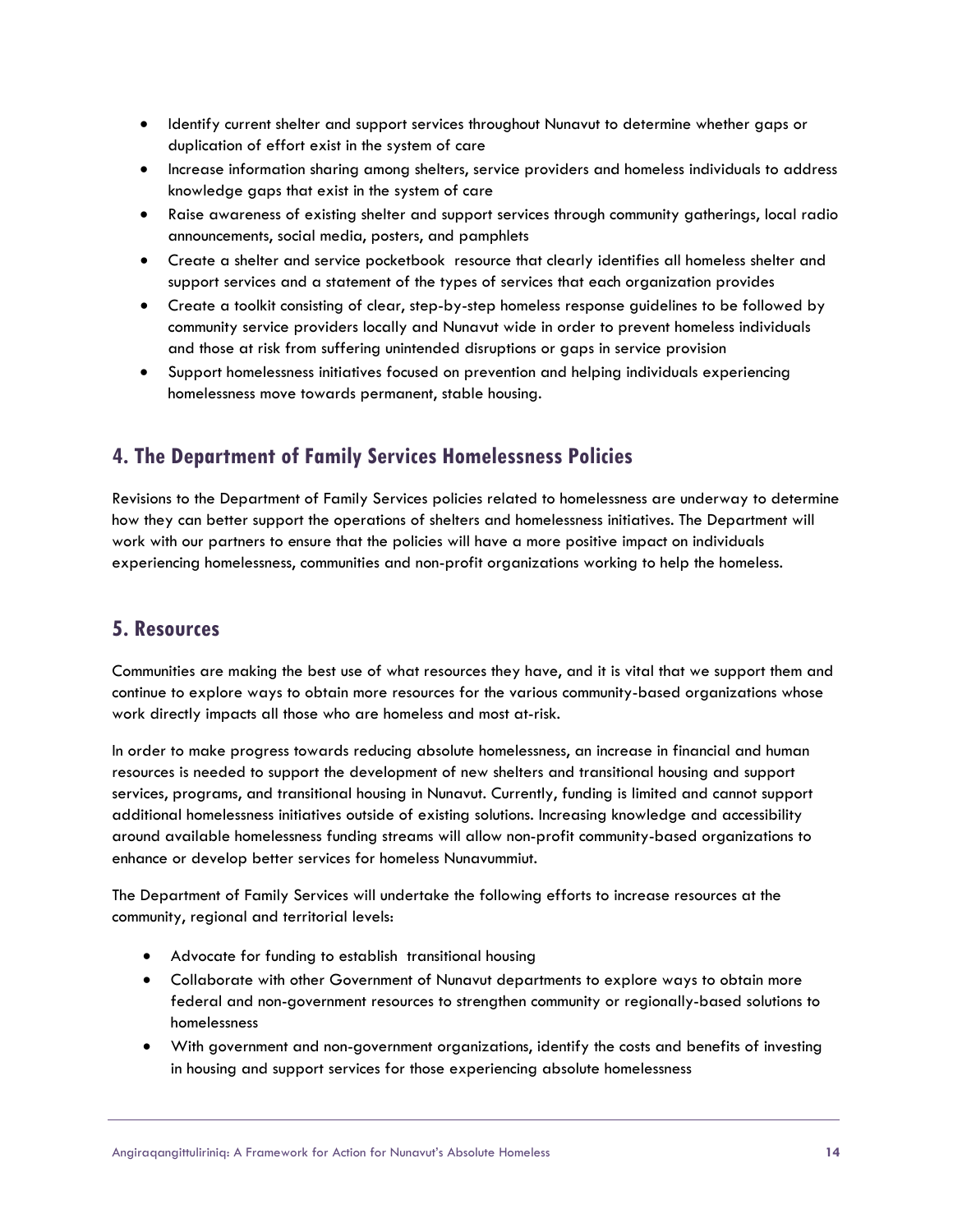- Support community partners in seeking federal funding through the Homelessness Partnering Strategy
- Identify how community partners can combine or reallocate financial resources to better respond to individuals experiencing absolute homelessness

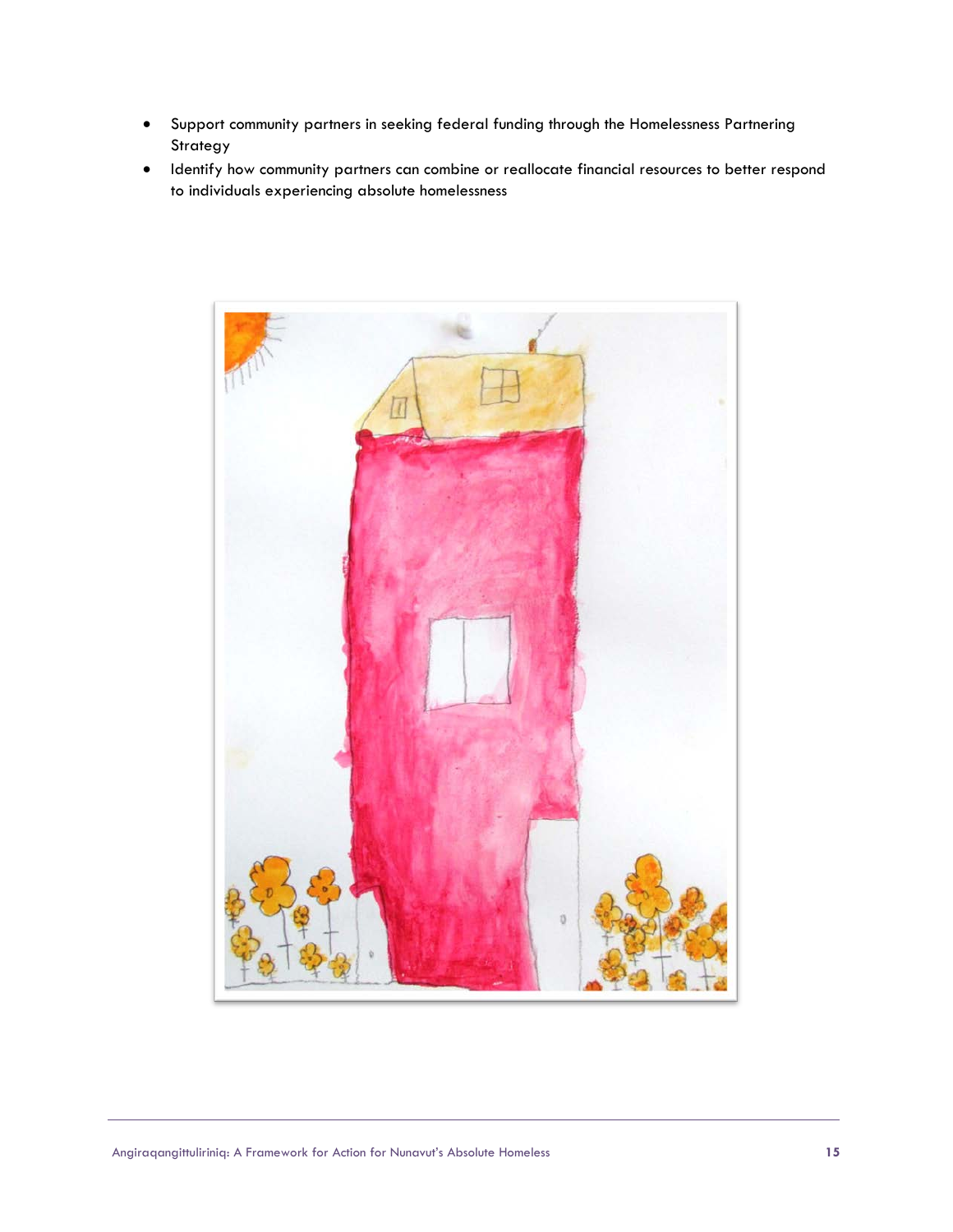# **Long-Term Vision**

As the Department of Family Services progresses in its implementation of the short-term Framework for Action, we would like to engage homelessness partners and stakeholders across Nunavut to participate in the development of a long-term plan.

In the long term, the Department of Family Services envisions ensuring that the experience of absolute homelessness is only ever a temporary crisis. While a long-term plan would be informed by the work of the Department and build on the short-term framework, we believe it will be important for the long-term plan to address the gaps in Nunavut's Housing Continuum particular to housing for the vulnerable and to continue to strengthen the continuum of care services.

### **Housing Continuum – Housing for the Vulnerable**

The lack of housing in Nunavut is certainly not the only issue affecting homelessness, but it is arguably the most important. Without a sufficient supply of housing and a range of suitable and supportive options, we will find ourselves trapped in the cycle of homelessness.

**Types of housing needed to support Nunavummiut experiencing absolute homelessness**

#### **Emergency housing:**

Shelters, safe houses and other short-term emergency housing

**Transitional housing:**

Temporary, case-managed housing as a bridge between homelessness and stable housing

#### **Supportive housing:**

Permanent housing with supports for those with complex needs such as physical disabilities and mental illness

There are significant gaps in Nunavut's current housing continuum (see Diagram 1 below). While there is an overall shortage of all types of housing along the continuum, in order to house the homeless, there is a particular need for more emergency homeless shelters and transitional and supportive housing.

Currently, there are only two homeless shelters in Nunavut, both located in Iqaluit: the Sivummut House for women and children experiencing homelessness, and the Uquutaq Shelter for homeless men. Both shelters are at maximum capacity year round, with many longterm residents. Providing transitional housing will reposition the shelters as an emergency short-term response to address absolute homelessness. Further, it will provide the supports necessary to allow these long-term residents to move toward securing permanent housing, self-reliance and independence.

It is also important to understand that addressing the lack of housing is not only a matter of *more* housing, but also a matter of the *right kinds*  of housing to meet the different needs of homeless Nunavummiut. Women, children, families, men, youth, Elders and people living with mental illness or disabilities have different needs that must be coupled

with appropriate housing and supports. Providing supportive housing options will help individuals with specific needs to successfully move out of emergency shelters or transitional housing and prevent further episodes of homelessness.

Some Nunavummiut are able to live independently and simply need access to suitable, affordable housing.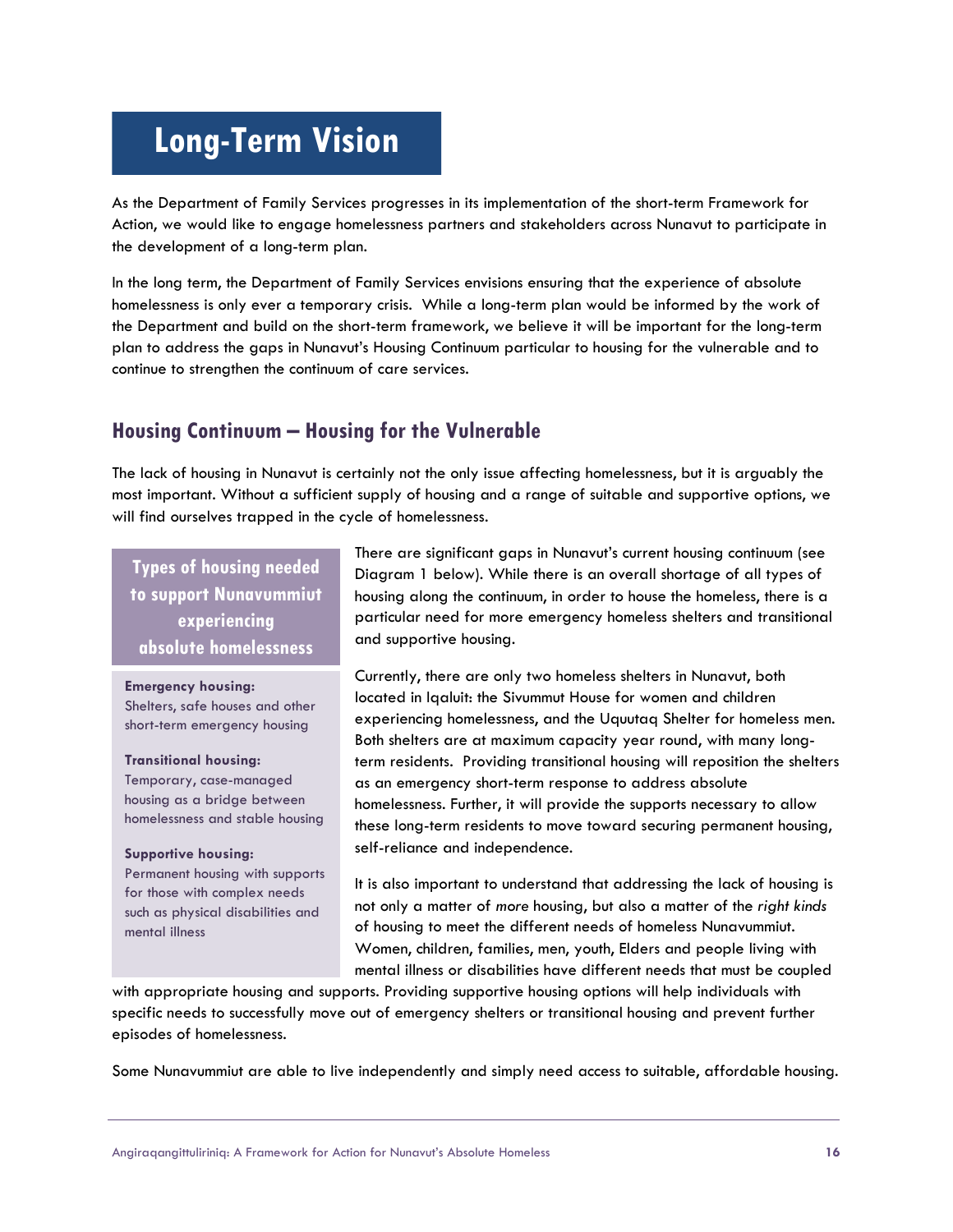Currently, subsidized public housing serves as a "catch all" option for affordable housing in Nunavut, but this is not a sustainable or effective solution for ending homelessness. Over half of Nunavut's population relies on public housing (Nunavut Housing Needs Survey, 2010, p.3) and as a result, the wait time to access a public housing unit is several years on average (Nunavut Housing Needs Survey, 2010, Table 17). Currently, there are 5,153 public housing units in Nunavut (Nunavut Housing Corporation, Annual Report, 2014-2015, p.7) and approximately 38% of these are overcrowded (Nunavut Housing Corporation, Rent Scale System Data, April, 2016), leaving many families and individuals at immediate risk of becoming homeless.

The following diagram describes what is needed to form a complete housing continuum and highlights the gaps that prevent Nunavummiut from moving through and out of the Housing Vulnerable section of the continuum:



Once armed with a better understanding of community needs, we envision working with our partners in a long-term plan to advocate for the development of and access to long-term supportive, transitional and suitable housing for those experiencing absolute homelessness.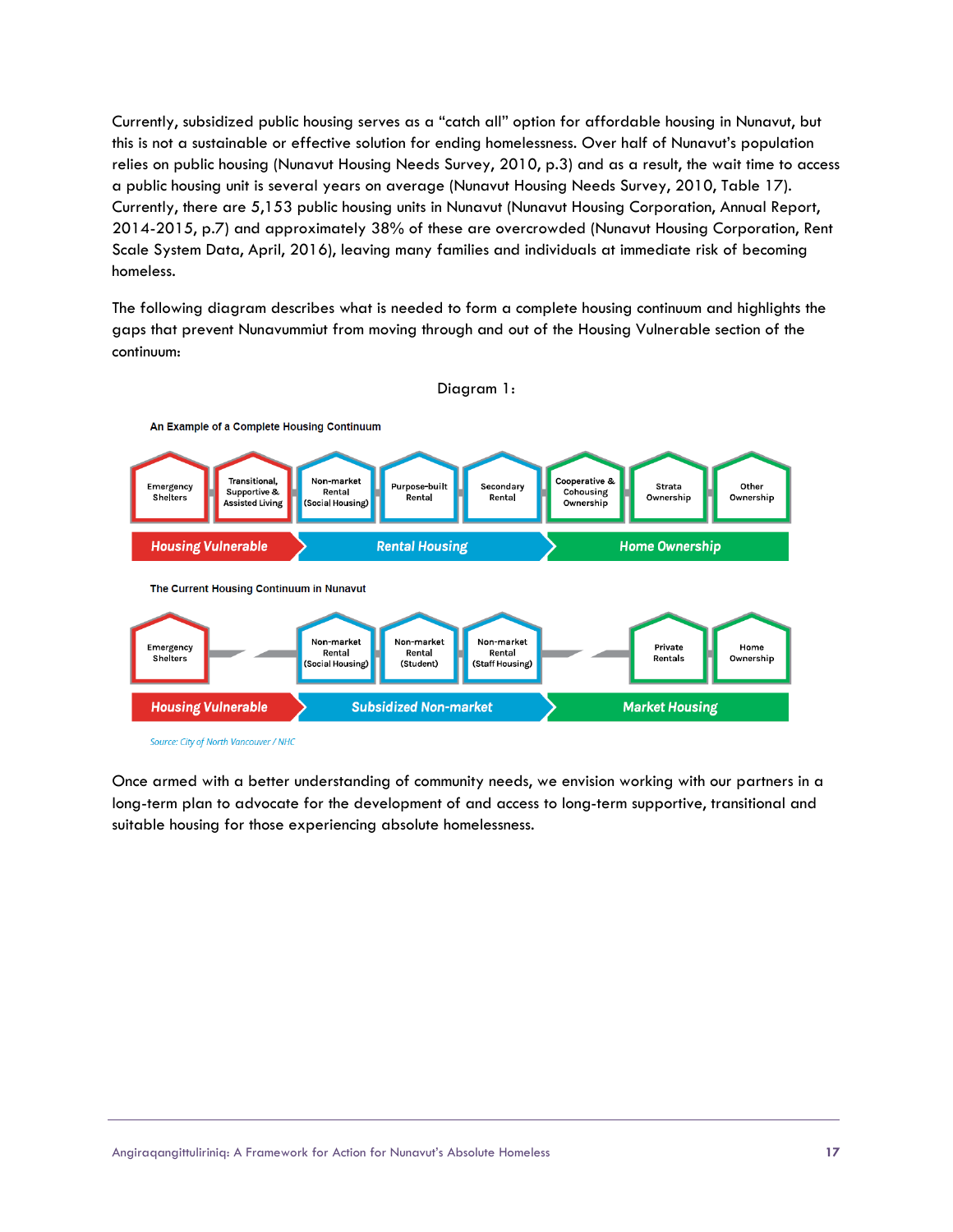# **System of Care**

The short-term framework addresses Nunavut's current system of care through actions that focus on decreasing barriers preventing homeless Nunavummiut from accessing the services they need. This includes identifying existing services at the municipal, territorial and federal levels, raising awareness of these services among homeless Nunavummiut and service providers, and improving coordination and knowledge sharing within the system of care.

In the long term, we can build and further these actions by increasing awareness of and access to existing support services and by exploring ways to enhance and restructure the system of care for greater positive impact such as

- Work towards creating capacity to help homeless Nunavummiut navigate the system of care and overcome barriers to accessing and maintaining housing such as paying off arrears, understanding lease agreements, and landlord relations.
- Evaluate ways in which existing shelter and support services interact to make up the system of care in order to address gaps, eliminate duplication and explore how to restructure these services for improved effectiveness, delivery and accessibility.
- Provide more outreach services at emergency shelters, service providers and other places where homeless individuals are known to spend time (local stores, cafés, apartment buildings, airports)
- Create supports identified as needed in the short term framework to help Nunavummiut move through the Housing Vulnerable section of the housing continuum towards permanent, stable housing

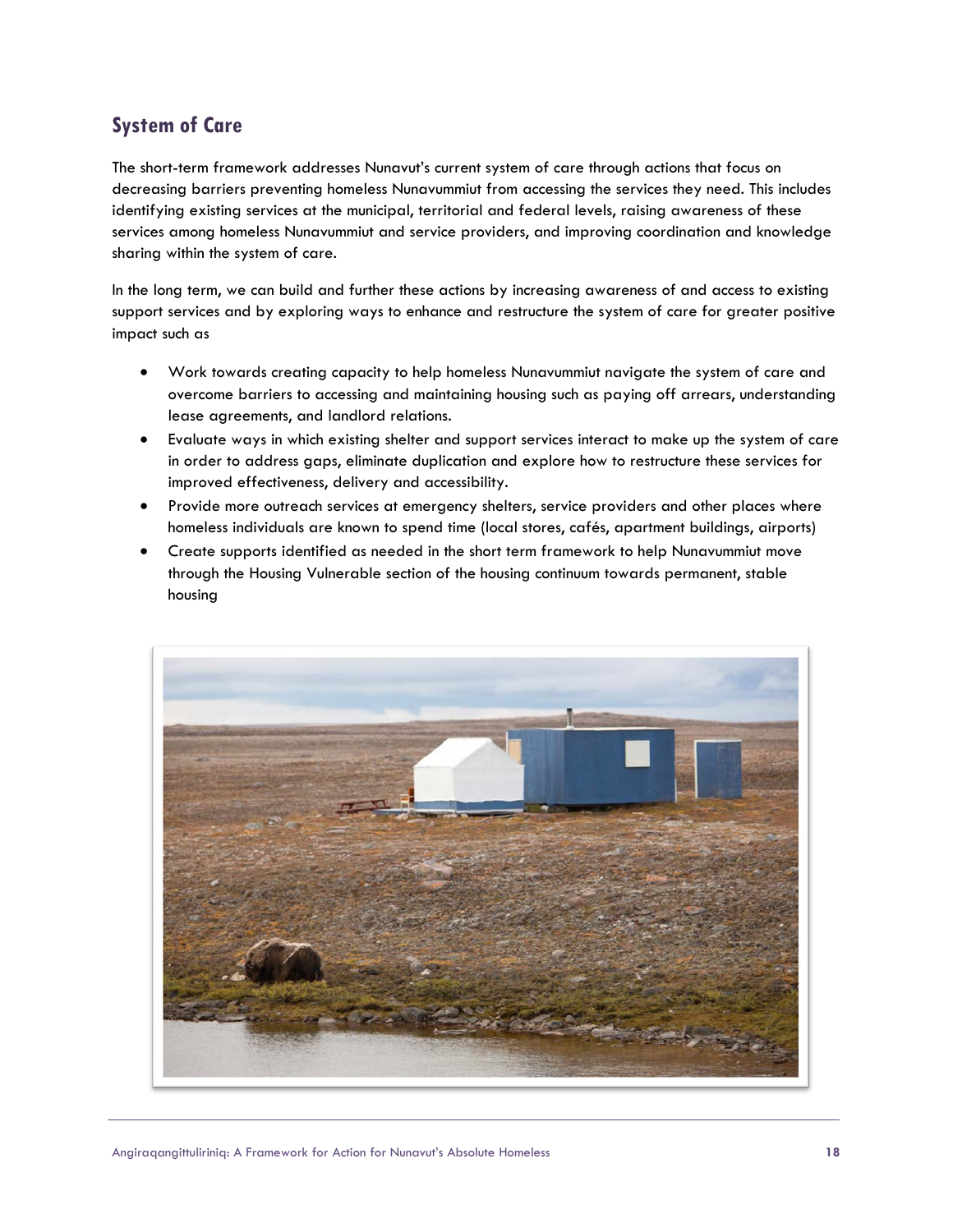# **Conclusion**

Over the past year, we've heard many stories of hardship and suffering. People from across Nunavut have shared their experiences with homelessness, some as the witnesses of these desperate situations and others as the ones who have or who are currently experiencing it. Every day, individuals and organizations in our communities work selflessly and tirelessly to help those without a home. There is still much work to be done.

With the help of our partners, we have brought homelessness in its many forms to the forefront. Through the development of this Framework for Action we have created a catalyst for further meaningful discussion on what homelessness means to Nunavummiut and how we can all be part of the solution.

It is easy to feel overwhelmed by the challenges of homelessness, but if all involved commit to working together and pool our knowledge, ideas and resources, we can create a future where all Nunavummiut have access to the tools, supports and services needed to find and maintain safe, stable housing.

Let us work together to create a strong, coordinated continuum of supports and to ensure that Nunavummiut have access to a range of affordable, suitable housing options including transitional and supportive housing.

The Angiraqangittuliriniq Framework is a blueprint to guide us through the upcoming year and beyond. Through this Framework for Action, the Department of Family Services' work will be focused on community engagement, emergency homeless shelters, transitional housing and the coordination of homelessness services. Through this Framework for Action, the Department will take the practical steps needed to lay the foundation for a long-term plan. We will work to engage our partners and stakeholders in a collective effort to reduce absolute homelessness in Nunavut and to ensure that the experience of absolute homelessness is only ever a temporary crisis.

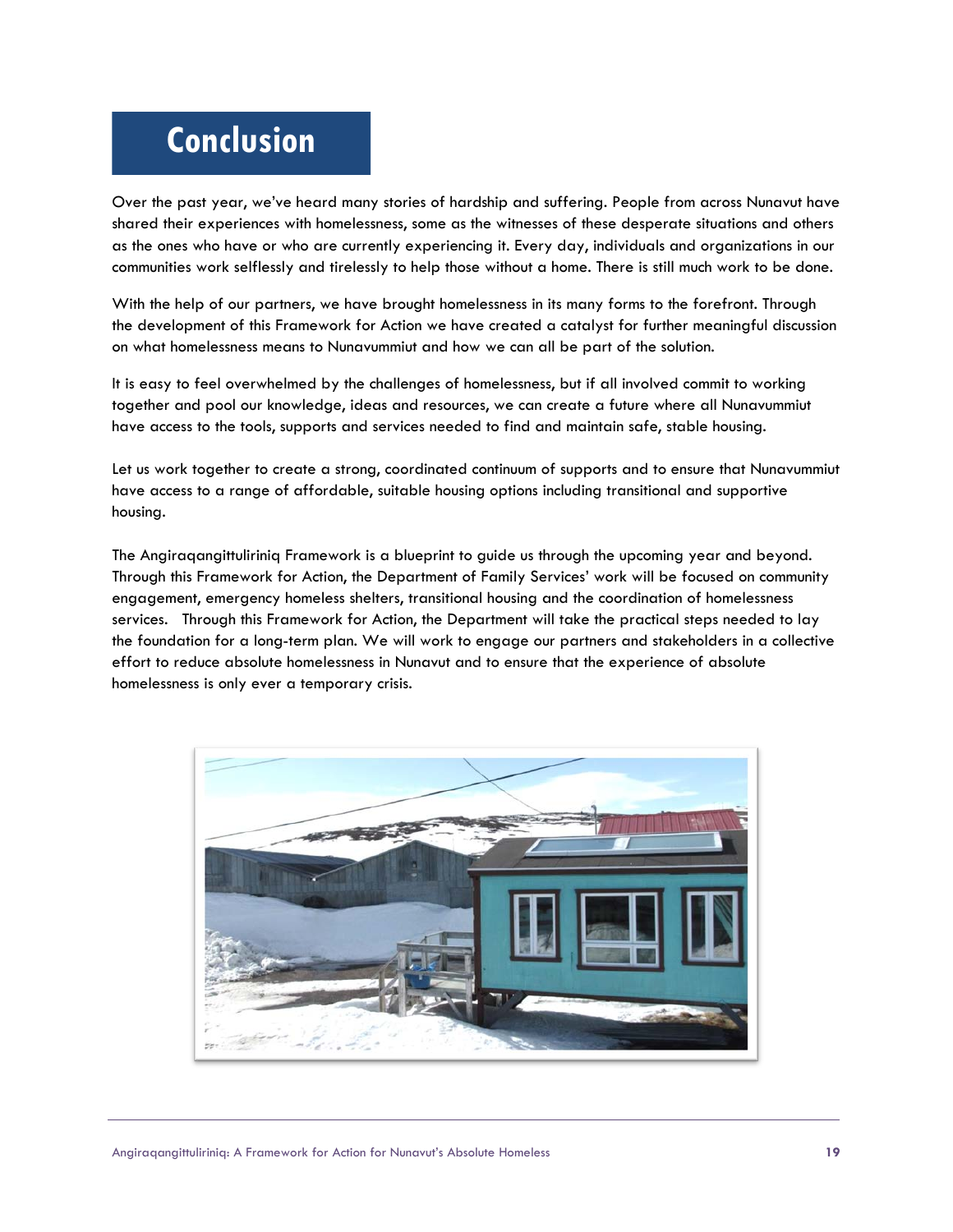# **Appendix 1: Key Partners**

#### **Government of Canada**

Canada Mortgage and Housing Corporation Employment and Social Development Canada Service Canada RCMP

#### **Government of Nunavut**

Department of Culture and Heritage Department of Economic Development and **Transportation** Department of Family Services Department of Health Department of Justice

#### **Community Organizations**

Akausisarvik Mental Health Facility Baffin Correctional Centre Embrace Life Council Ikaluktutiak Co-operative Ltd. Isaccie Group Home Kataujaq Society Kissarvik Co-operatives Maani Uluyuk Illinniarvik Nanuq Lodge Nunavut Frameworkning Commission Nunavummi Disabilities Makinnasuaqtiit Society Pulaarvik Kablu Friendship Centre Qayuqtuvik Soup Kitchen Qikiqtaaluk Corporation Qulliit Nunavut Status of Women Council Tukusigiarvik Centre Uquutaq Society and shelter residents YWCA Agvvik Nunavut and shelter residents

#### **Housing**

Cambridge Bay Housing Association Green Row Executive Suites Iqaluit Housing Authority Nunavut Housing Corporation Rankin Inlet Housing Association

#### **Inuit Organizations**

Kitikmeot Inuit Association Kivalliq Inuit Association Nunavut Tunngavik Inc. Qikiqtani Inuit Association

#### **Municipalities**

Cambridge Bay Community Wellness Centre Cambridge Bay Community Wellness Committee City of Iqaluit Hamlet of Cambridge Bay Niksiit Committee

#### **Education**

Maani Ulujuk Illinniarvik School Nunavut Arctic College Kiilinik High School